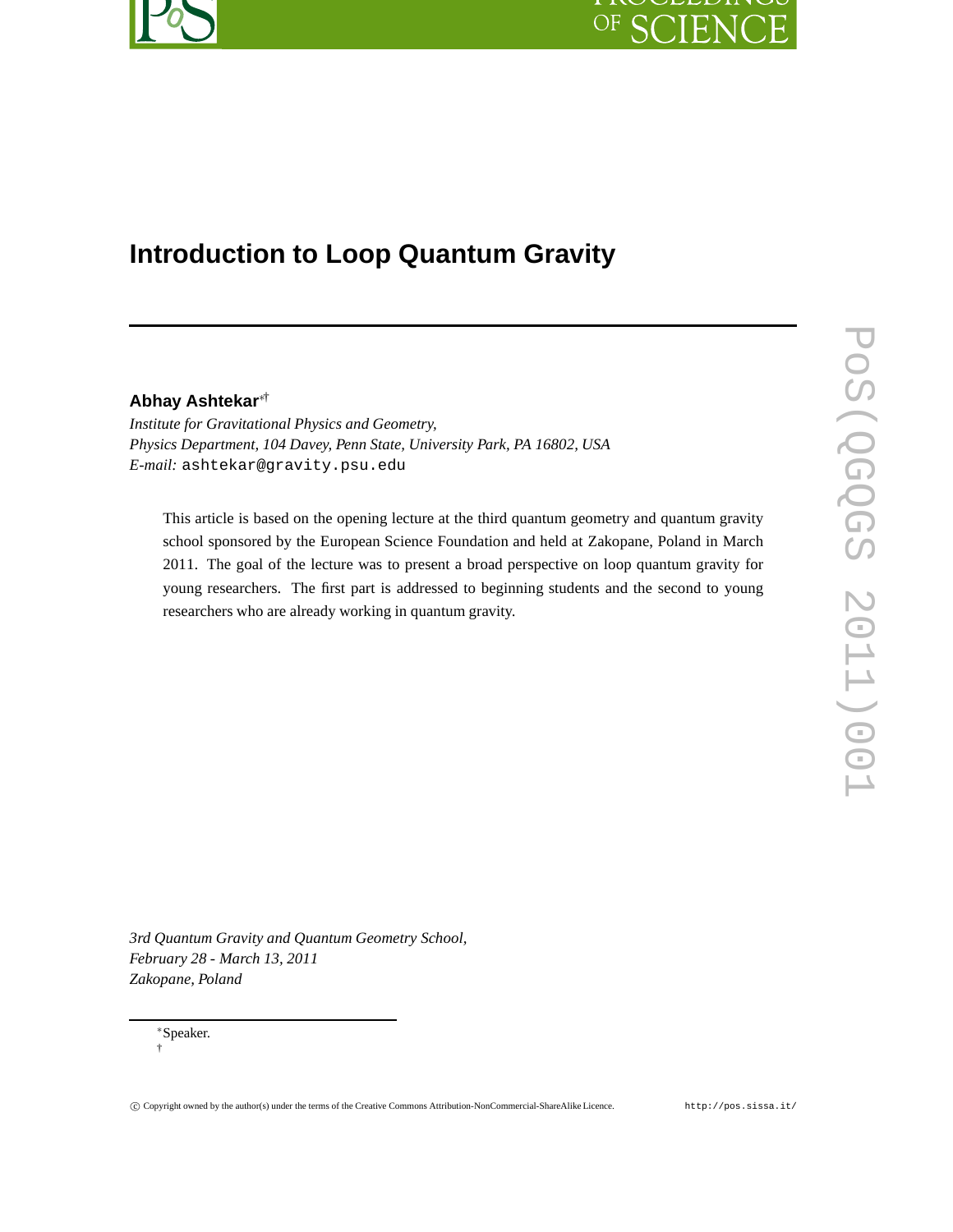# **1. Introduction**

This section, addressed to beginning researchers, is divided into two parts. The first provides a broad historical perspective and the second illustrates key physical and conceptual problems of quantum gravity. Researchers who are already quite familiar with quantum gravity can/should go directly to section 2; there will be no loss of continuity.

# **1.1 Development of Quantum Gravity: A Bird's Eye View**

The necessity of a quantum theory of gravity was pointed out by Einstein already in a 1916 paper in the Preussische Akademie Sitzungsberichte. He wrote:

• Nevertheless, due to the inneratomic movement of electrons, atoms would have to radiate not only electromagnetic but also gravitational energy, if only in tiny amounts. As this is hardly true in Nature, it appears that quantum theory would have to modify not only Maxwellian electrodynamics but also the new theory of gravitation. •

Papers on the subject began to appear in the 1930s most notably by Bronstein, Rosenfeld and Pauli. However, detailed work began only in the sixties. The general developments since then loosely represent four stages, each spanning roughly a decade and a half. In this section, I will present a sketch these developments.

First, there was the beginning: exploration. The goal was to do unto gravity as one would do unto any other physical field  $[9]$ .<sup>1</sup> The electromagnetic field had been successfully quantized using two approaches: canonical and covariant. In the canonical approach, electric and magnetic fields obeying Heisenberg's uncertainty principle are at the forefront, and quantum states naturally arise as gauge-invariant functionals of the vector potential on a spatial three-slice. In the covariant approach on the on the other hand, one first isolates and then quantizes the two radiative modes of the Maxwell field in space-time, without carrying out a  $(3+1)$ -decomposition, and the quantum states naturally arise as elements of the Fock space of photons. Attempts were made to extend these techniques to general relativity. In the electromagnetic case the two methods are completely equivalent. Only the emphasis changes in going from one to another. In the gravitational case, however, the difference is *profound*. This is not accidental. The reason is deeply rooted in one of the essential features of general relativity, namely the dual role of the space-time metric.

To appreciate this point, let us begin with field theories in Minkowski space-time, say Maxwell's theory to be specific. Here, the basic dynamical field is represented by a tensor field  $F_{\mu\nu}$  on Minkowski space. The space-time geometry provides the kinematical arena on which the field propagates. The background, Minkowskian metric provides light cones and the notion of causality. We can foliate this space-time by a one-parameter family of space-like three-planes, and analyze how the values of electric and magnetic fields on one of these surfaces determine those on any other surface. The isometries of the Minkowski metric let us construct physical quantities such as fluxes of energy, momentum, and angular momentum carried by electromagnetic waves.

<sup>&</sup>lt;sup>1</sup>Since this introduction is addressed to non-experts, I will generally refer to books and review articles which summarize the state of the art at various stages of development of quantum gravity. References to original papers can be found in these reviews.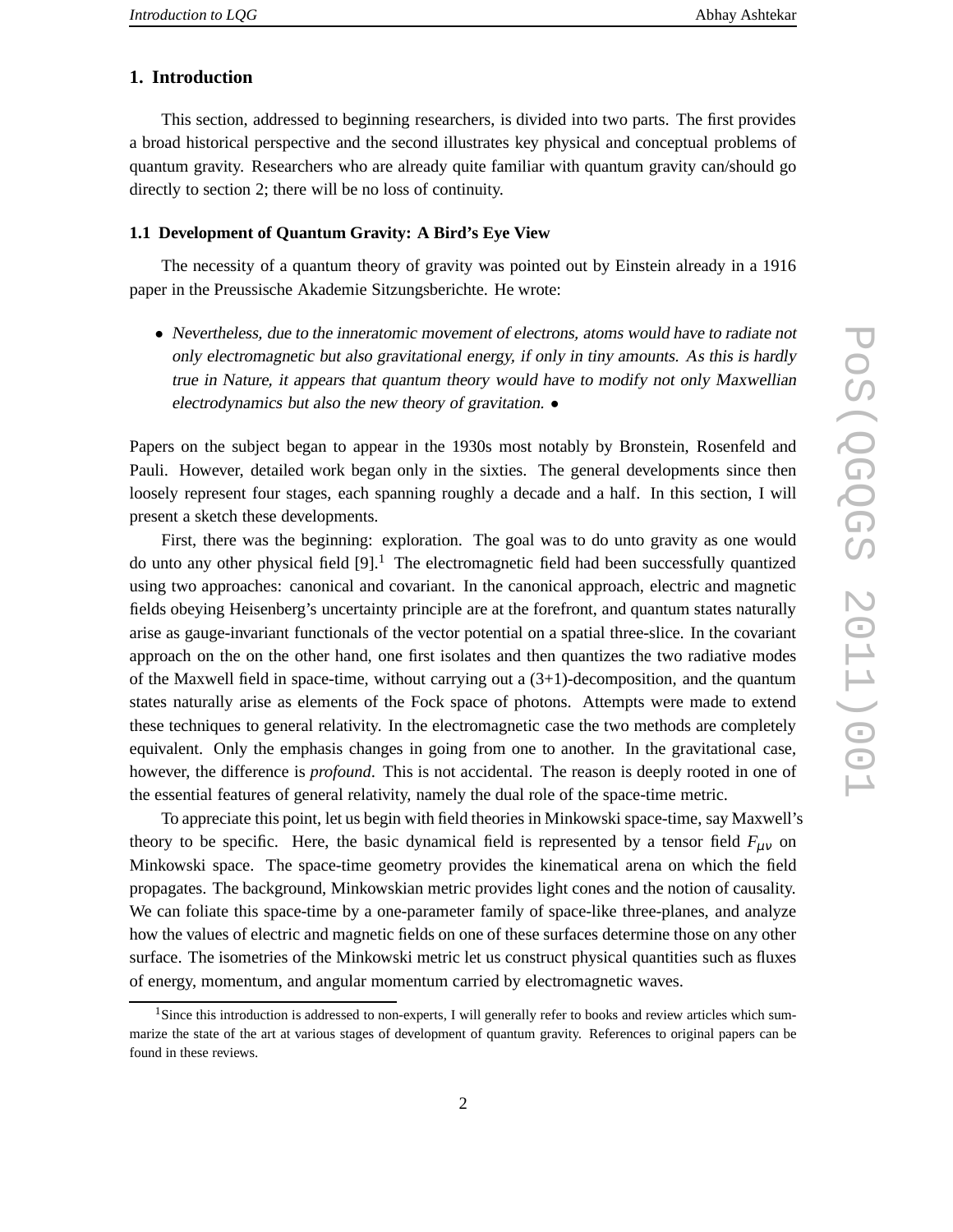In general relativity, by contrast, there is no background geometry. The space-time metric itself is the fundamental dynamical variable. On the one hand it is analogous to the Minkowski metric in Maxwell's theory; it determines space-time geometry, provides light cones, defines causality, and dictates the propagation of all physical fields (including itself). On the other hand it is the analog of the Newtonian gravitational potential and therefore the basic dynamical entity of the theory, similar in this respect to the  $F_{\mu\nu}$  of the Maxwell theory. This dual role of the metric is in effect a precise statement of the equivalence principle that is at the heart of general relativity. It is this feature that is largely responsible for the powerful conceptual economy of general relativity, its elegance and its aesthetic beauty, its strangeness in proportion. However, this feature also brings with it a host of problems. We see already in the classical theory several manifestations of these difficulties. It is because there is no background geometry, for example, that it is so difficult to analyze singularities of the theory and to define the energy and momentum carried by gravitational waves. Since there is no a priori space-time, to introduce notions as basic as causality, time, and evolution, one must first solve the dynamical equations and *construct* a space-time. As an extreme example, consider black holes, whose traditional definition requires the knowledge of the causal structure of the entire space-time. To find if the given initial conditions lead to the formation of a black hole, one must first obtain their maximal evolution and, using the causal structure determined by that solution, ask if the causal past  $J^-(\mathscr{I}^+)$  of its future infinity  $\mathscr{I}^+$  is the entire space-time. If not, space-time contains a black hole and the future boundary of  $J(\mathscr{I}^+)$  within that space-time is its event horizon. Thus, because there is no longer a clean separation between the kinematical arena and dynamics, in the classical theory substantial care and effort is needed even in the formulation of basic physical questions.

In quantum theory the problems become significantly more serious. To see this, recall first that, because of the uncertainty principle, already in non-relativistic quantum mechanics, particles do not have well-defined trajectories; time-evolution only produces a probability amplitude,  $\Psi(x,t)$ , rather than a specific trajectory,  $x(t)$ . Similarly, in quantum gravity, even after evolving an initial state, one would not be left with a specific space-time. In the absence of a space-time geometry, how is one to introduce even habitual physical notions such as causality, time, scattering states, and black holes?

The canonical and the covariant approaches adopted dramatically different attitudes to face these problems. In the canonical approach, one notices that, in spite of the conceptual difficulties mentioned above, the Hamiltonian formulation of general relativity is well-defined and attempts to use it as a stepping stone to quantization. The fundamental canonical commutation relations are to lead us to the basic uncertainty principle. The motion generated by the Hamiltonian is to be thought of as time evolution. The fact that certain operators on the fixed ('spatial') threemanifold commute is supposed to capture the appropriate notion of causality. The emphasis is on preserving the geometrical character of general relativity, on retaining the compelling fusion of gravity and geometry that Einstein created. In the first stage of the program, completed in the early 1960s, the Hamiltonian formulation of the classical theory was worked out in detail by Dirac, Bergmann, Arnowitt, Deser and Misner and others [2, 5, 13, 6, 16]. The basic canonical variable was the 3-metric on a spatial slice. The ten Einstein's equations naturally decompose into two sets: four constraints on the metric and its conjugate momentum (analogous to the equation  $Div\vec{E} = 0$ of electrodynamics) and six evolution equations. Thus, in the Hamiltonian formulation, general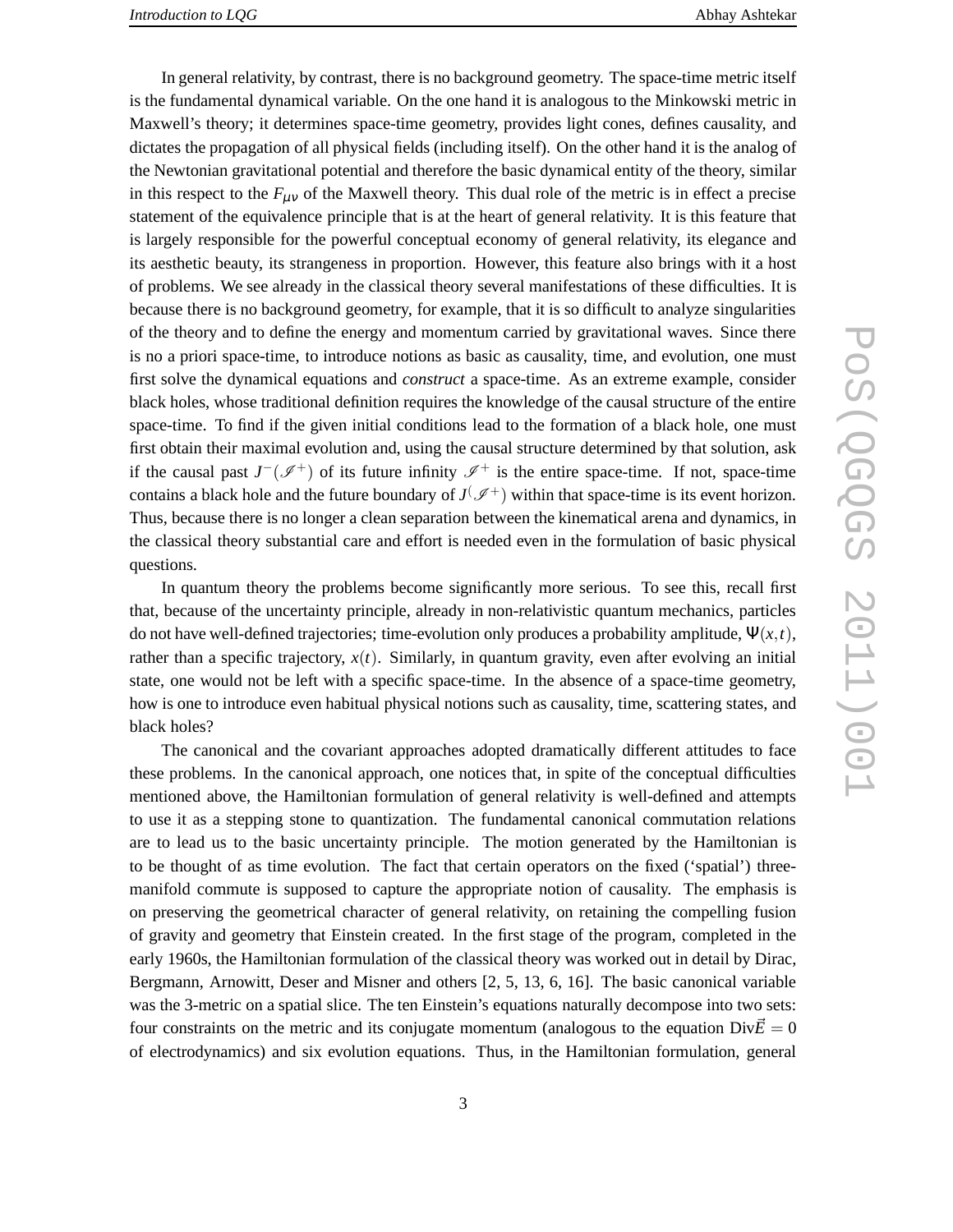relativity could be interpreted as the dynamical theory of 3-geometries. Wheeler therefore baptized it *geometrodynamics* [3, 4].

In the second stage, this framework was used as a point of departure for quantum theory by Bergmann, Komar, Wheeler DeWitt and others. The basic equations of the quantum theory were written down and several important questions were addressed [4, 16]. Wheeler also launched an ambitious program in which the internal quantum numbers of elementary particles were to arise from non-trivial, microscopic topological configurations and particle physics was to be recast as 'chemistry of geometry'. However, most of the work in quantum geometrodynamics continued to remain formal; indeed, even today the field theoretic difficulties associated with the presence of an *infinite number of degrees of freedom* in the Wheeler DeWitt equation remain unresolved. Furthermore, even at the formal level, is has been difficult to solve the quantum Einstein's equations. Therefore, after an initial burst of activity, the quantum geometrodynamics program became stagnant. Interesting results have been obtained by Misner, Wheeler, DeWitt and others in the limited context of quantum cosmology where one freezes all but a finite number of degrees of freedom. However, even in this special case, the initial singularity could not be resolved without additional 'external' inputs into the theory, such as the use of matter violating energy conditions. Sociologically, the program faced another limitation: concepts and techniques which had been so successful in quantum electrodynamics appeared to play no role here. In particular, in quantum geometrodynamics, it is hard to see how gravitons are to emerge, how scattering matrices are to be computed, how Feynman diagrams are to dictate dynamics and virtual processes are to give radiative corrections. To use a well-known phrase [7], the emphasis on geometry in the canonical program "drove a wedge between general relativity and the theory of elementary particles."

In the covariant<sup>2</sup> approach  $[6, 8, 10]$  the emphasis is just the opposite. Field-theoretic techniques are put at the forefront. The first step in this program is to split the space-time metric  $g_{\mu\nu}$ in two parts,  $g_{\mu\nu} = \eta_{\mu\nu} + \sqrt{G}h_{\mu\nu}$ , where  $\eta_{\mu\nu}$  is to be a background, kinematical metric, often chosen to be flat, *G* is Newton's constant, and  $h_{\mu\nu}$ , the deviation of the physical metric from the chosen background, the dynamical field. The two roles of the metric tensor are now split. The overall attitude is that this sacrifice of the fusion of gravity and geometry is a moderate price to pay for ushering-in the powerful machinery of perturbative quantum field theory. Indeed, with this splitting most of the conceptual problems discussed above seem to melt away. Thus, in the transition to the quantum theory it is only  $h_{\mu\nu}$  that is quantized. Quanta of this field propagate on the classical background space-time with metric  $\eta_{\mu\nu}$ . If the background is in fact chosen to be flat, one can use the Casimir operators of the Poincaré group and show that the quanta have spin two and rest mass zero. These are the gravitons. The Einstein-Hilbert Lagrangian tells us how they interact with one another. Thus, in this program, quantum general relativity was first reduced to a quantum field theory in Minkowski space. One could apply to it all the machinery of perturbation theory that had been so successful in particle physics. One now had a definite program to compute amplitudes for various scattering processes. Unruly gravity appeared to be tamed and forced to fit into the mold created to describe other forces of Nature. Thus, the covariant quantization program was more in tune with the mainstream developments in physics at the time. In 1963 Feynman extended

 $2$ In the context of quantum gravity, the term 'covariant' is somewhat misleading because the introduction of a background metric violates diffeomorphism covariance. It is used mainly to emphasize that this approach does not involve a 3+1 decomposition of space-time.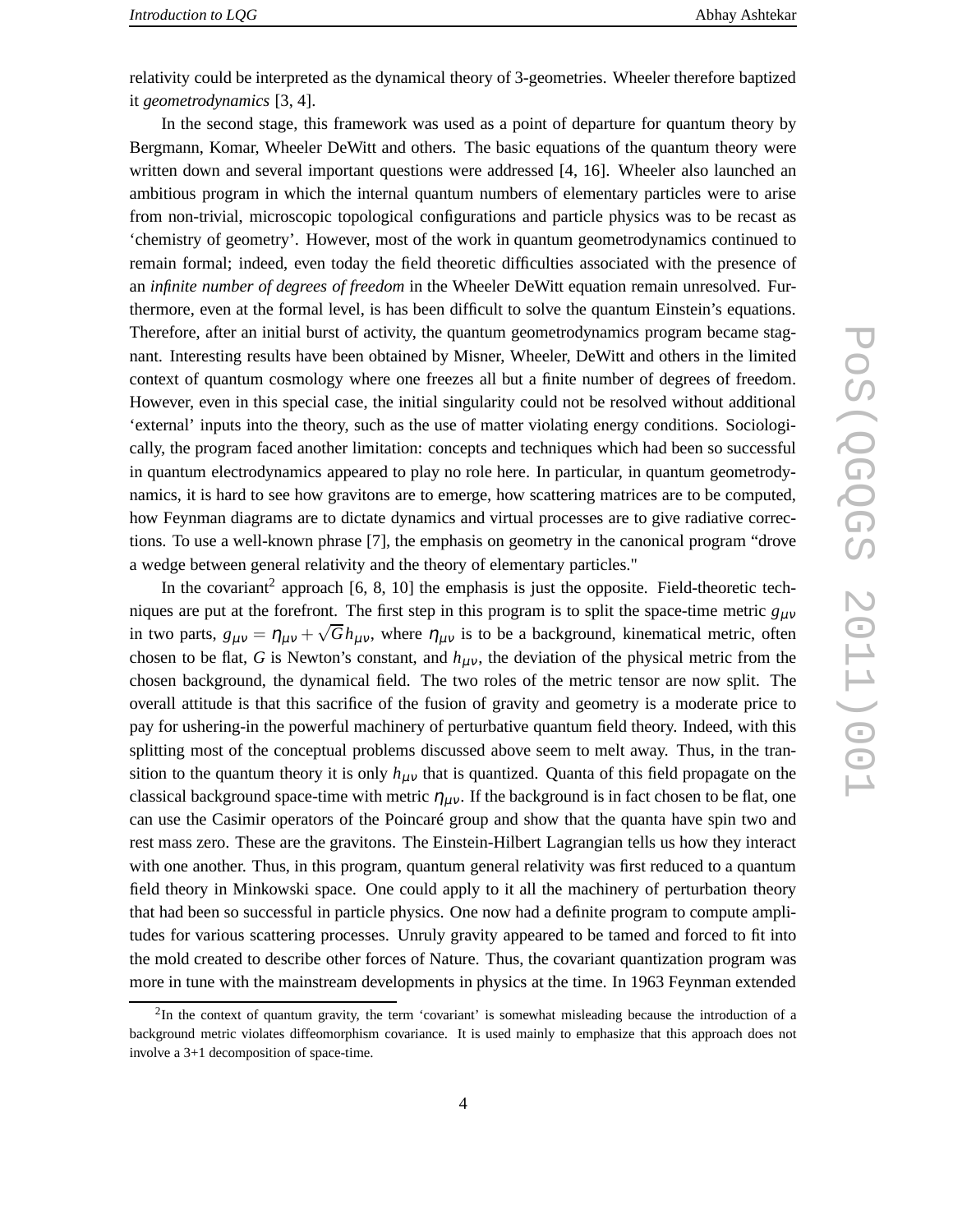perturbative methods from quantum electrodynamics to gravity. A few years later DeWitt carried this analysis to completion by systematically formulating the Feynman rules for calculating scattering amplitudes among gravitons and between gravitons and matter quanta. He showed that the theory is unitary order by order in the perturbative expansion. By the early seventies, the covariant approach had led to several concrete results [8].

Consequently, the second stage of the covariant program began with great enthusiasm and hope. The motto was: Go forth, perturb, and expand. The enthusiasm was first generated by the discovery that Yang-Mills theory coupled to fermions is renormalizable (if the masses of gauge particles are generated by a spontaneous symmetry-breaking mechanism).<sup>3</sup> This led to a successful theory of electroweak interactions. Particle physics witnessed a renaissance of quantum field theory. The enthusiasm spilled over to gravity. Courageous calculations were performed to estimate radiative corrections. Unfortunately, however, this research soon ran into its first road block. The theory was shown to be non-renormalizable when two loop effects are taken into account for pure gravity and already at one loop for gravity coupled with matter [17]. To appreciate the significance of this result, let us return to the quantum theory of photons and electrons. This theory is perturbatively renormalizable. This means that, although individual terms in the perturbation expansion of a physical amplitude may diverge due to radiative corrections involving closed loops of virtual particles, these infinities are of a specific type; they can be systematically absorbed in the values of free parameters of the theory, the fine structure constant and the electron mass. Thus, by renormalizing these parameters, individual terms in the perturbation series can be systematically rendered finite. In quantum general relativity, such a systematic procedure is not available; infinities that arise due to radiative corrections are genuinely troublesome. Put differently, quantum theory acquires an infinite number of undetermined parameters. Although one can still use it as an effective theory in the low energy regime, regarded as a fundamental theory, it has no predictive power at all!

Buoyed, however, by the success of perturbative methods in electroweak interactions, the particle physics community was reluctant to give them up in the gravitational case. In the case of weak interactions, it was known for some time that the observed low energy phenomena could be explained using Fermi's simple four-point interaction. The problem was that this Fermi model led to a non-renormalizable theory. The correct, renormalizable model of Glashow, Weinberg and Salam agrees with Fermi's at low energies but marshals new processes at high energies which improve the ultraviolet behavior of the theory. It was therefore natural to hope that the situation would be similar in quantum gravity. General relativity, in this analogy, would be similar to Fermi's model. The fact that it is not renormalizable was taken to mean that it ignores important processes at high energies which are, however, unimportant at low energies, i.e., at large distances. Thus, the idea was that the correct theory of gravity would differ from general relativity but only at high energies, i.e., near the Planck regime. With this aim, higher derivative terms were added to the Einstein-Hilbert Lagrangian. If the relative coupling constants are chosen judiciously, the resulting theory does in fact have a better ultraviolet behavior. Stelle, Tomboulis and others showed that the theory is not only renormalizable but asymptotically free; it resembles the free theory in the high energy

 $3$ In fact DeWitt's quantum gravity work [8] played a seminal role in the initial stages of the extension of perturbative techniques from Abelian to non-Abelian gauge theories.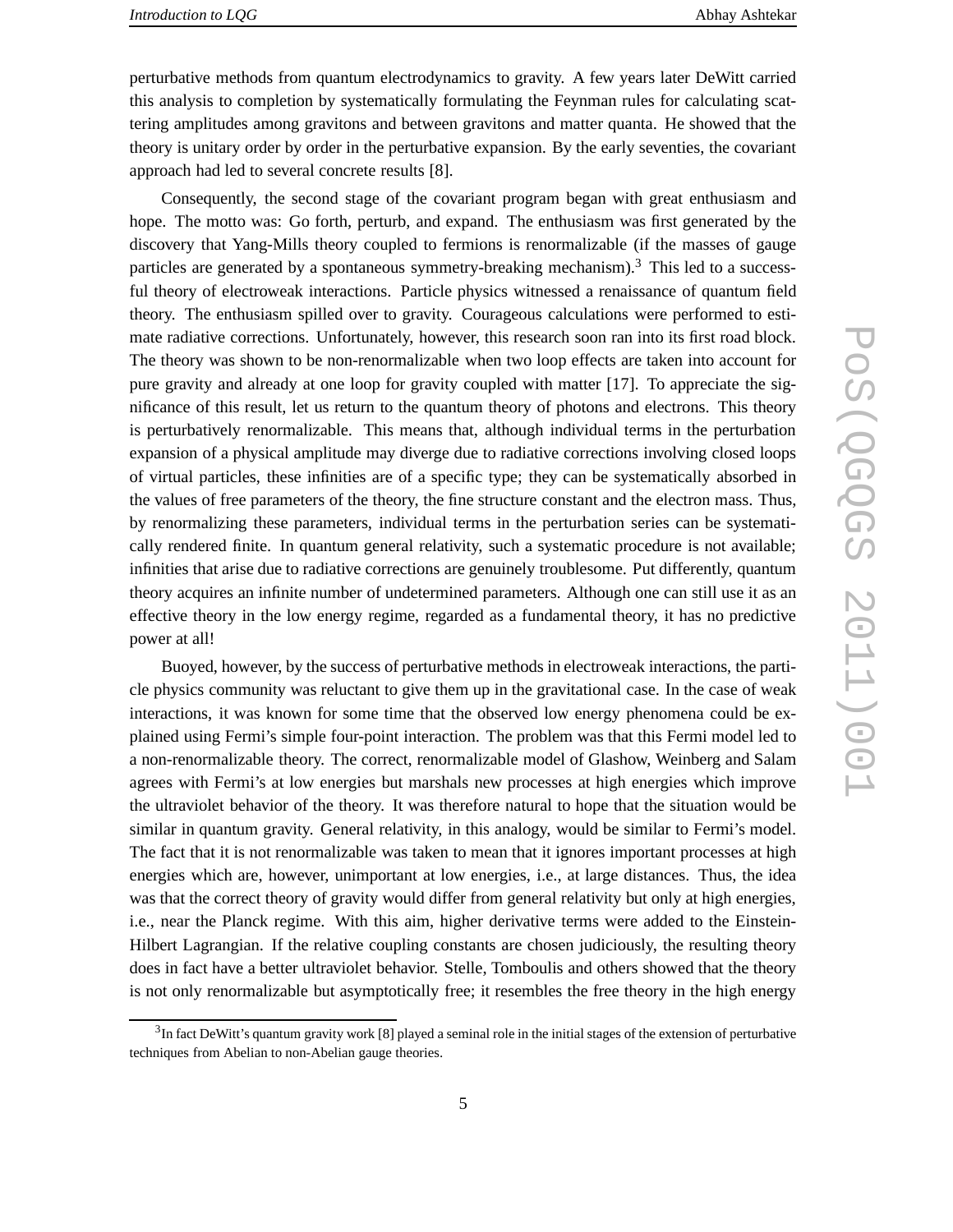limit. Thus, the initial hope of 'curing' quantum general relativity was in fact realized. However, it turned out that the Hamiltonian of this theory is unbounded from below, and consequently the theory is drastically unstable! In particular, it violates unitarity; probability fails to be conserved. The success of the electroweak theory suggested a second line of attack. In the approaches discussed above, gravity was considered in isolation. The successful unification of electromagnetic and weak interactions suggested the possibility that a consistent theory would result only when gravity is coupled with suitably chosen matter. The most striking implementation of this viewpoint occurred in supergravity. Here, the hope was that the bosonic infinities of the gravitational field would be canceled by those of suitably chosen fermionic sources, giving us a renormalizable quantum theory of gravity. Much effort went into the analysis of the possibility that the most sophisticated of these theories  $-N = 8$  supergravity— can be employed as a genuine grand unified theory.<sup>4</sup> It turned out that cancelations of infinities do occur. Over the last five years or so, there has been a resurgence of interest in this area [55]. It has now been shown that supergravity is finite to four loops even though it contains matter fields coupled to gravity. Furthermore, its Hamiltonian is manifestly positive and the theory is unitary. However, there are several arguments suggesting that the theory would not be renormalizable at seven loops. This is still an open issue but could be settled in the next 2-3 years.

By and large, the canonical approach was pursued by relativists and the covariant approach by particle physicists. In the mid 1980s, both approaches received unexpected boosts. These launched the third phase in the development of quantum gravity.

A group of particle physicists had been studying string theory to analyze strong interactions from a novel angle. The idea was to replace point particles by 1-dimensional extended objects strings— and associate particle-like states with various modes of excitations of the string. Initially there was an embarrassment: in addition to the spin-1 modes characteristic of gauge theories, string theory included also a spin-2, massless excitation. But it was soon realized that this was a blessing in disguise: the theory automatically incorporated a graviton. In this sense, gravity was already built into the theory! However, it was known that the theory had a potential quantum anomaly which threatened to make it inconsistent. In the mid 1980s, Greene and Schwarz showed that there is an anomaly cancelation and perturbative string theory could be consistent in certain spacetime dimensions —26 for a purely bosonic string and 10 for a superstring [20, 31]. Since strings were assumed to live in a flat background space-time, one could apply perturbative techniques. However, in this reincarnation, the covariant approach underwent a dramatic revision. Since it is a theory of extended objects rather than point particles, the quantum theory has brand new elements; it is no longer a local quantum field theory. The field theoretic Feynman diagrams are replaced by world-sheet diagrams. This replacement dramatically improves the ultraviolet behavior and, although explicit calculations have been carried out only at 2 or 3 loop order, in the string theory community it is widely believed that the perturbation theory is *finite* to all orders; it does not even have to be renormalized. The theory is also unitary. It has a single, new fundamental constant

<sup>4</sup>For a number of years, there was a great deal of confidence, especially among particle physicists, that supergravity was on the threshold of providing the complete quantum gravity theory. For instance, in the centennial celebration of Einstein's birthday at the Institute of Advanced Study, Princeton [14] —the proceedings of which were videotaped and archived for future historians and physicists— there were two talks on quantum gravity, both devoted to supergravity. A year later, in his Lucasian Chair inaugural address Hawking [15] suggested that end of theoretical physics was in sight because  $N = 8$  supergravity was likely to be the final theory.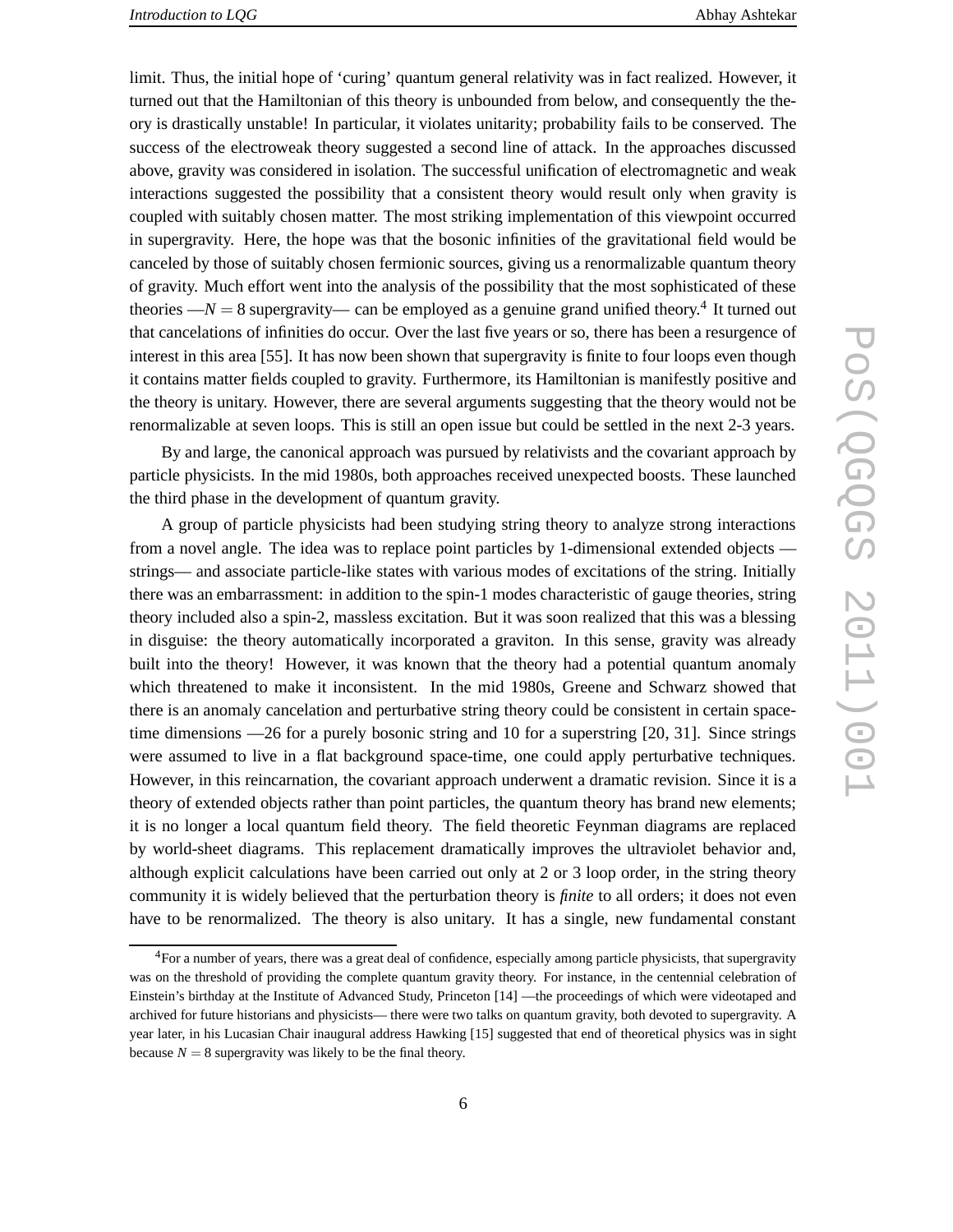—the string tension— and, since various excited modes of the string represent different particles, there is a built-in principle for unification of all interactions!<sup>5</sup> From the viewpoint of local quantum field theories that particle physicists have used in studying electroweak and strong interactions, this mathematical structure seems almost magical. Therefore there has been a long-standing hope in the string community that this theory would encompass all of fundamental physics; it would be the 'theory of everything'.

Unfortunately, it soon became clear that string perturbation theory also faces some serious limitations. Perturbative finiteness would imply that each term in the perturbation series is ultra-violet finite.<sup>6</sup> However Gross and Periwal have shown that in the case of bosonic strings, when summed, the series diverges and does so uncontrollably. (Technically, it is not even Borel-summable.) They also gave arguments that the conclusion would not be changed if one uses superstrings instead. Independent support for these arguments has come from work on random surfaces due to Ambjorn and others. One might wonder why the divergence of the sum should be regarded as a serious failure of the theory. After all, in quantum electrodynamics, the series is also believed to diverge. Recall however that quantum electrodynamics is an inherently incomplete theory. It ignores many processes that come into play at high energies or short distances. In particular, it completely ignores the microstructure of space-time and simply assumes that space-time can be approximated by a smooth continuum even below the Planck scale. Therefore, it can plead incompleteness and shift the burden of this infinity to a more complete theory. A 'theory of everything' on the other hand, has nowhere to hide. It cannot plead incompleteness and shift its burden. It must face the Planck regime squarely. If the theory is to be consistent, it must have key non-perturbative structures.

The current and the fourth stage of the particle physics motivated approaches to quantum gravity is largely devoted to unraveling such structures and using them to make unsuspected connections between gravity and other areas of physics such as fluid dynamics and high temperature superconductivity. It is widely believed that the AdS/CFT conjecture provides a non-perturbative definition of string theory on space-times satisfying certain boundary conditions [49]. More precisely, in this correspondence string theory on asymptotically AdS bulk space-times is taken to be equivalent to certain gauge theories on its boundary. However, from the perspective of quantum gravity, this approach has some serious limitations. First, a negative cosmological constant in the bulk is essential to this correspondence while the observed cosmological constant is positive. Considerable effort were made initially to extend the ideas to a positive or zero cosmological constant but they have not had notable success. Second, the bulk space-time is 10 dimensional. One can compactify the unwanted dimensions using n-spheres, but the compactified directions cannot be microscopic; the correspondence requires that the radius of these spheres should equal the cosmological radius! So if one just looks around, one should see these large macroscopic dimensions. Consequently, the non-perturbative string theory defined through the conjecture has little to do with the macroscopic world we live in. Finally, even if one overlooks this issue and considers space-times with higher macroscopic dimensions, the AdS/CFT duality is yet to shed light on the conceptually central is-

<sup>5</sup>To date, none of the low energy reductions appears to correspond to the world we actually observe. Nonetheless, string theory has provided us with a glimpse of an entirely new vista: the concrete possibility that unification could be brought about by a tightly woven, non-local theory.

<sup>&</sup>lt;sup>6</sup>But it does appear that there are infrared divergences. As in QED, these are regarded as 'harmless' for calculation of physical effects. I thank Ashoke Sen for discussions on this issue.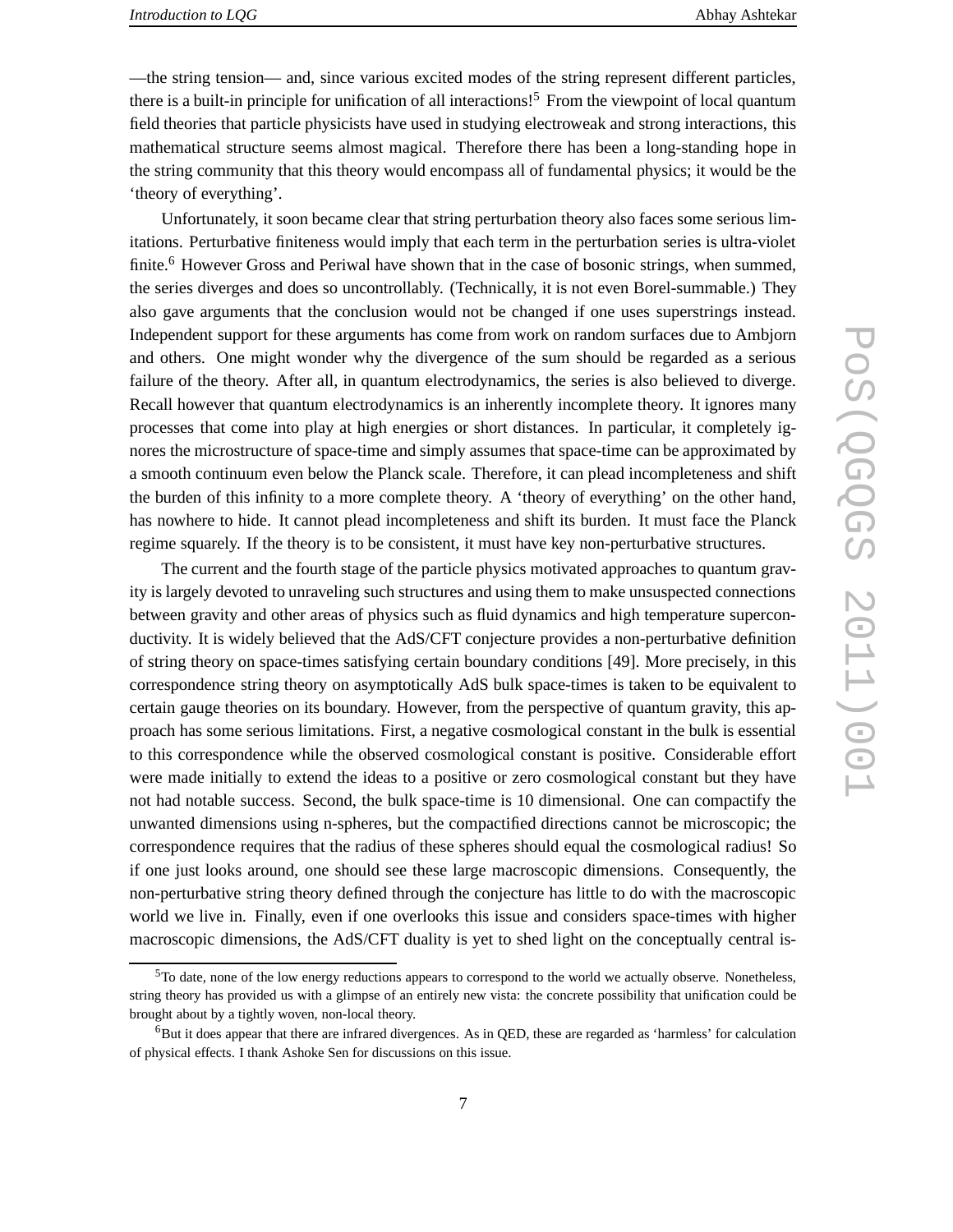sues such as the space-time structure inside the horizon of an evaporating black hole or the fate of big-bang type cosmological singularities. The recent thrust —and the strength— of these developments is, rather, that they enable one to use known techniques from gravity and supergravity to solve some of the difficult mathematical problems encountered in the strong coupling regimes of field theories describing *non-gravitational* systems.

On the relativity side, the third stage began with the following observation: the geometrodynamics program laid out by Dirac, Bergmann, Wheeler and others simplifies significantly if we regard a spatial connection —rather than the 3-metric— as the basic object. In fact we now know that, among others, Einstein and Schrödinger had recast general relativity as a theory of connections already in the fifties.(For a brief account of this fascinating history, see [33].) However, they used the 'Levi-Civita connection' that features in the parallel transport of vectors and found that the theory becomes rather complicated. This episode had been forgotten and connections were re-introduced afresh in the mid 1980s  $[22]$ .<sup>7</sup> However, now these are 'spin-connections' required to parallel propagate spinors, and they turn out to *simplify* Einstein's equations considerably. For example, the dynamical evolution dictated by Einstein's equations can now be visualized simply as a *geodesic motion* on the space of spin-connections (with respect to a natural metric extracted from the constraint equations). Since general relativity is now regarded as a dynamical theory of connections, this reincarnation of the canonical approach is called 'connection-dynamics'.

Perhaps the most important advantage of the passage from metrics to connections is that the phase-space of general relativity is now the same as that of gauge theories [22, 26]. The 'wedge between general relativity and the theory of elementary particles' that Weinberg referred to largely disappears without having to sacrifice the geometrical essence of general relativity. One could now import into general relativity techniques that have been highly successful in the quantization of gauge theories. At the kinematic level, then, there is a unified framework to describe all four fundamental interactions. The dynamics, of course, depends on the interaction. In particular, while there is a background space-time geometry in electroweak and strong interactions, there is none in general relativity. Therefore, qualitatively new features arise. These were exploited in the late eighties and early nineties to solve simpler models —general relativity in 2+1 dimensions [22, 23, 29]; linearized gravity clothed as a gauge theory [22]; and certain cosmological models. To explore the physical, 3+1 dimensional theory, a 'loop representation' was introduced by Rovelli and Smolin. Here, quantum states were taken to be suitable functions of loops on the 3-manifold.<sup>8</sup> This led to a number of interesting and intriguing results, particularly by Gambini, Pullin and

<sup>7</sup>This reformulation used (anti-)self-dual connections which are complex. These have a direct interpretation in terms space-time geometry and also render the constraint equations polynomial in the basic variables. This simplicity was regarded as crucial for passage to quantum theory. However, one is then faced with the task of imposing appropriate quantum 'reality conditions' to ensure that the classical limit is real general relativity. Barbero introduced real connection variables by replacing the ±*i* in the expression of the (anti-)self-dual connections with a real parameter β. However, now the connection does not have a natural space-time interpretation and the constraints are no longer polynomial in the basic variables. But the strategy became viable after Thiemann introduced novel ideas to handle quantization of the specific non-polynomial terms that now feature in the constraints. Since then this strategy has become crucial because the rigorous functional calculus on the space of connections has so far been developed only for real connections. Immirzi suggested that the value of  $\beta$  could be chosen so that the leading term in black hole entropy is precisely (area/4 $\ell_{\rm Pl}^2$ ). That is why β (which is often denoted by γ in later papers) is referred to as the *Barbero-Immirzi* parameter.

<sup>8</sup>This is the origin of the name 'loop quantum gravity'. The loop representation played an important role in the initial stages. Although this is no longer the case in the current, fourth phase, the name is still used to distinguish this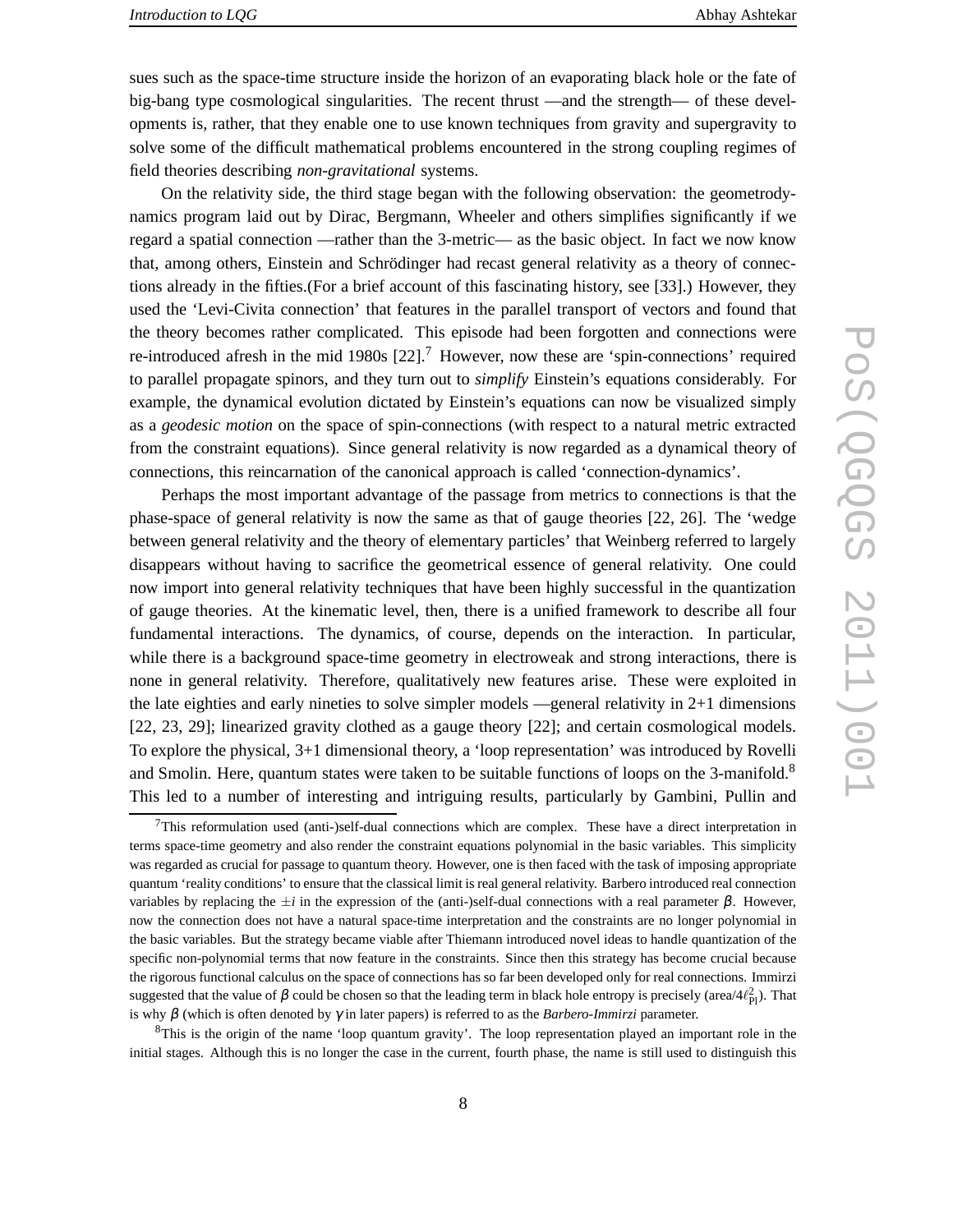their collaborators, relating knot theory and quantum gravity [28]. Thus, there was rapid and unanticipated progress in a number of directions which rejuvenated the canonical quantization program. Since the canonical approach does not require the introduction of a background geometry or use of perturbation theory, and because one now has access to fresh, non-perturbative techniques from gauge theories, in relativity circles there is a hope that this approach may lead to well-defined, *non-perturbative* quantum general relativity, or its supersymmetric version, supergravity.

However, a number of these considerations remained rather formal until mid-nineties. Passage to the loop representation required an integration over the infinite dimensional space of connections and the formal methods were insensitive to possible infinities lurking in the procedure. Indeed, such integrals are notoriously difficult to perform in interacting field theories. To pay due respect to the general covariance of Einstein's theory, one needed diffeomorphism invariant measures and there were folk-theorems to the effect that such measures did not exist!

Fortunately, the folk-theorems turned out to be incorrect. To construct a well-defined theory capable of handling field theoretic issues, a *quantum theory of Riemannian geometry* was systematically constructed in the mid-nineties [38]. This launched the fourth (and the current) stage in the canonical approach. Just as differential geometry provides the basic mathematical framework to formulate modern gravitational theories in the classical domain, quantum geometry provides the necessary concepts and techniques in the quantum domain. It is a rigorous mathematical theory which enables one to perform integration on the space of connections for constructing Hilbert spaces of states and to define geometric operators corresponding, e.g. to areas of surfaces and volumes of regions, even though the classical expressions of these quantities involve non-polynomial functions of the Riemannian metric. There are no infinities. One finds that, at the Planck scale, geometry has a definite discrete structure. Its fundamental excitations are 1-dimensional, rather like polymers, and the space-time continuum arises only as a coarse-grained approximation. The fact that the structure of space-time at Planck scale is qualitatively different from Minkowski background used in perturbative treatments reinforced the idea that quantum general relativity (or supergravity) may well be non-perturbatively finite. Quantum geometry effects have already been shown to resolve the big-bang singularity and solve some of the long-standing problems associated with black holes. (See lectures by Giesel, Sahlmann and Singh at this School.)

Over the last six years, another frontier has advanced in loop quantum gravity: *spin foams* (and the associated development of group field theory) which provide a sum over histories formulation [35, 39, 48]. The new element here is that the histories that enter the sum are *quantum* geometries of a specific type; they can be regarded as the 'time evolution' of the polymer-like quantum 3 geometries that emerged in the canonical approach. So far the sum has not been systematically derived starting from the classical theory as one generally does in, say, gauge theories. Rather, one uses semi-heuristic considerations to arrive at a definition of the 'transition amplitudes' and then explores physical properties of the resulting quantum theory. There are detailed arguments to the effect that one recovers the Einstein Hilbert action in an appropriate limit. Furthermore, although the underlying theory is diffeomorphism invariant, given a suitable 'boundary state', there is a conceptual framework to calculate n-point functions normally used in perturbative treatments. Information about the background space-time on which these n-point functions live is encoded in

approach from others.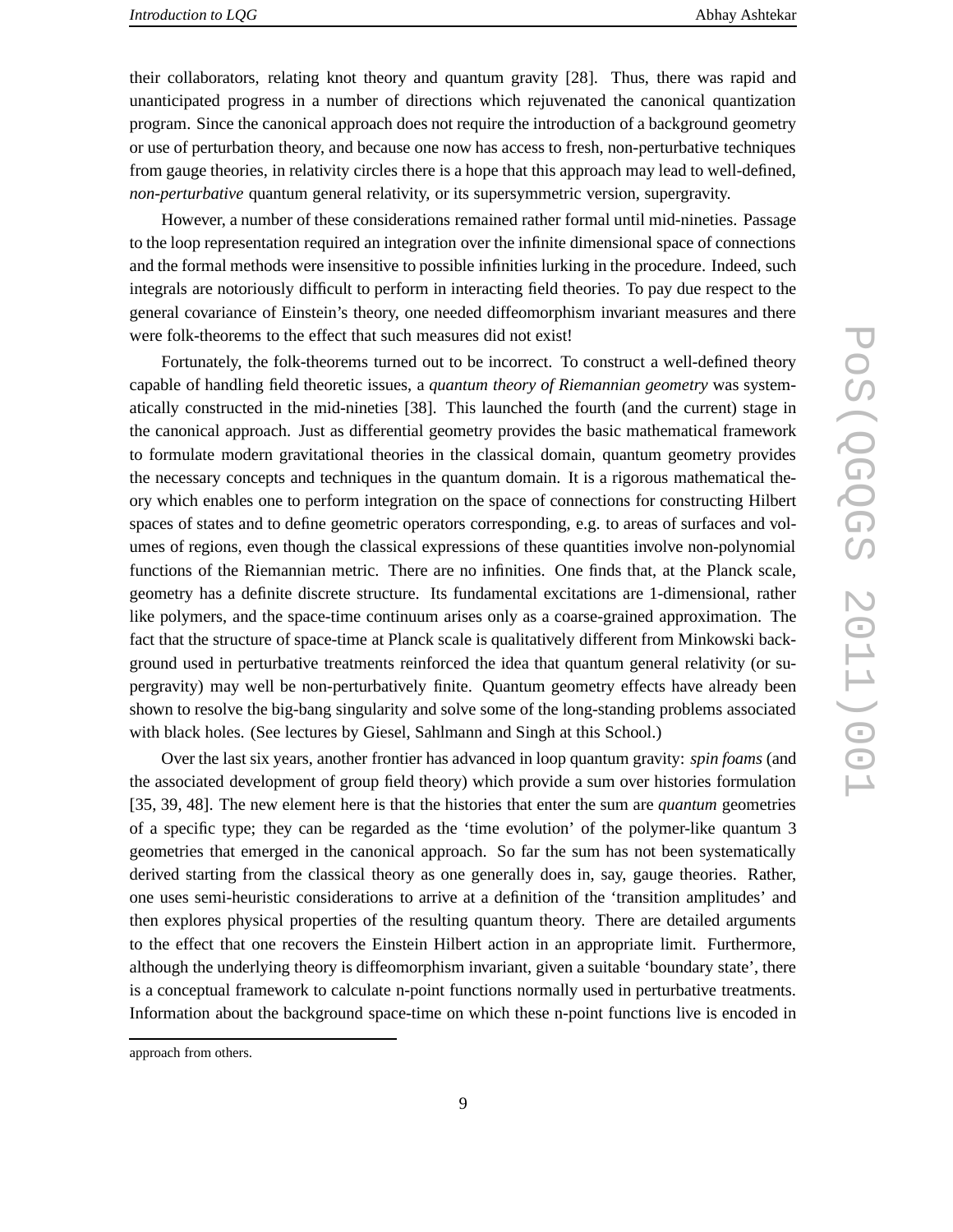the chosen 'boundary state'. However, a number of important problems still remain. The status is described in detail in the lectures by Rovelli, Speziale, Baratin, Perini, Fairbairn, Bianchi and Kaminski at this school.

The first three stages of developments in quantum gravity taught us many valuable lessons. Perhaps the most important among them is the realization that perturbative, field theoretic methods which have been so successful in other branches of physics are inadequate to construct quantum gravity. The assumption that space-time can be replaced by a smooth continuum at arbitrarily small scales leads to inconsistencies. We can neither ignore the microstructure of space-time nor presuppose its nature. We must let quantum gravity itself reveal this structure to us.

For brevity and to preserve the flow of discussion, I have restricted myself to the 'main-stream' programs whose development can be continuously tracked over several decades. However, I would like to emphasize that there are a number of other highly original approaches —particularly, the Euclidean path integral approach [12], Regge calculus [24], asymptotic safety scenarios [47], discrete approaches [50], causal dynamical triangulations [30, 40], twistor theory [11, 21, 43] and the theory of H-spaces [18], asymptotic quantization [19], non-commutative geometry [25], causal sets [37, 44] and Topos theory [51, 56]. Ideas underlying several of these approaches are inter-related and some of them lie at the foundation of other avenues. This is particularly true of the path integral approach pioneered by Misner, and developed in much greater detail in the Euclidean context by Hawking, Hartle, Halliwell and others. Ideas developed in this approach have provided the point of departure for the ongoing developments in causal dynamical triangulations, asymptotic safety and spin foams.

## **1.2 Physical Questions of Quantum Gravity**

Approaches to quantum gravity face two types of issues: Problems that are 'internal' to individual programs and physical and conceptual questions that underlie the whole subject. Examples of the former are: Incorporation of physical —rather than half flat— gravitational fields in the twistor program, mechanisms for breaking of supersymmetry and dimensional reduction in string theory, and issues of space-time covariance in the canonical approach. In this sub-section, I will focus on the second type of issues by recalling some of the long standing issues that *any* satisfactory quantum theory of gravity should address.

• *The Big-Bang and other singularities*: It is widely believed that the prediction of a singularity, such as the big-bang of classical general relativity, is primarily a signal that the physical theory has been pushed beyond the domain of its validity. A key question to any quantum gravity theory, then, is: What replaces the big-bang? Are the classical geometry and the continuum picture only approximations, analogous to the 'mean (magnetization) field' of ferro-magnets? If so, what are the microscopic constituents? What is the space-time analog of a Heisenberg quantum model of a ferro-magnet? When formulated in terms of these fundamental constituents, is the evolution of the *quantum* state of the universe free of singularities? General relativity predicts that the space-time curvature must grow unboundedly as we approach the big-bang or the big-crunch but we expect the quantum effects, ignored by general relativity, to intervene, making quantum gravity indispensable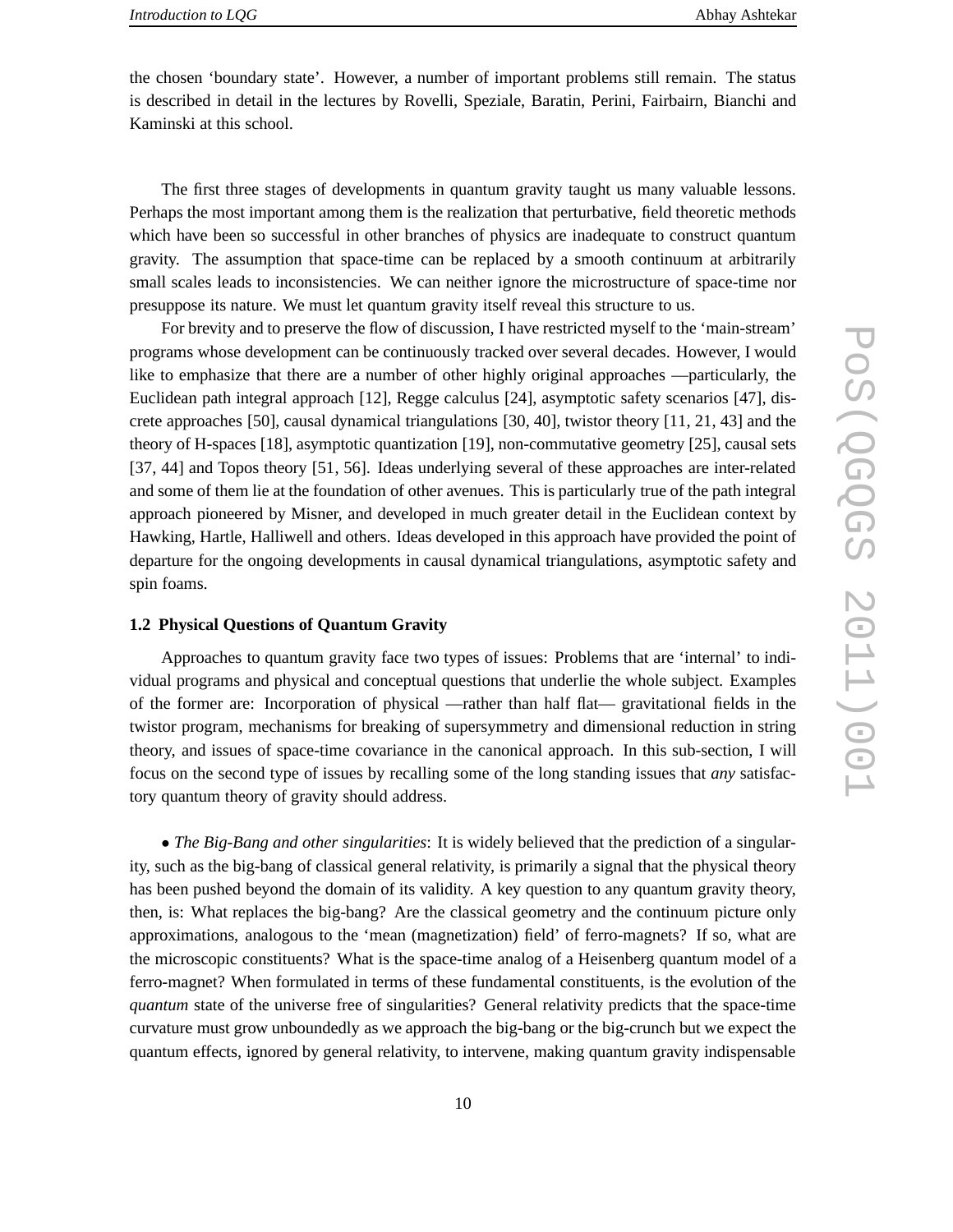before infinite curvatures are reached. If so, what is the upper bound on curvature? How close to the singularity can we 'trust' classical general relativity? What can we say about the 'initial conditions', i.e., the quantum state of geometry and matter that correctly describes the big-bang? If they have to be imposed externally, is there a *physical* guiding principle?

• *Black holes:* In the early seventies, using imaginative thought experiments, Bekenstein argued that black holes must carry an entropy proportional to their area [12, 34, 41]. About the same time, Bardeen, Carter and Hawking (BCH) showed that black holes in equilibrium obey two basic laws, which have the same form as the zeroth and the first laws of thermodynamics, provided one equates the black hole surface gravity  $\kappa$  to some multiple of the temperature T in thermodynamics and the horizon area *a*hor to a corresponding multiple of the entropy *S* [12, 34, 41]. However, at first this similarity was thought to be only a formal analogy because the BCH analysis was based on *classical* general relativity and simple dimensional considerations show that the proportionality factors must involve Planck's constant  $\hbar$ . Two years later, using quantum field theory on a black hole background space-time, Hawking showed that black holes in fact radiate quantum mechanically as though they are black bodies at temperature  $T = \hbar \kappa / 2\pi$  [12, 27]. Using the analogy with the first law, one can then conclude that the black hole entropy should be given by  $S_{BH} = a_{hor}/4G\hbar$ . This conclusion is striking and deep because it brings together the three pillars of fundamental physics —general relativity, quantum theory and statistical mechanics. However, the argument itself is a rather hodge-podge mixture of classical and semi-classical ideas, reminiscent of the Bohr theory of atom. A natural question then is: what is the analog of the more fundamental, Pauli-Schrödinger theory of the Hydrogen atom? More precisely, what is the statistical mechanical origin of black hole entropy? What is the nature of a quantum black hole and what is the interplay between the quantum degrees of freedom responsible for entropy and the exterior curved geometry? Can one derive the Hawking effect from first principles of quantum gravity? Is there an imprint of the classical singularity on the final quantum description, e.g., through 'information loss'?

• *Planck scale physics and the low energy world:* In general relativity, there is no background metric, no inert stage on which dynamics unfolds. Geometry itself is dynamical. Therefore, as indicated above, one expects that a fully satisfactory quantum gravity theory would also be free of a background space-time geometry. However, of necessity, a background independent description must use physical concepts and mathematical tools that are quite different from those of the familiar, low energy physics. A major challenge then is to show that this low energy description does arise from the pristine, Planckian world in an appropriate sense, bridging the vast gap of some 16 orders of magnitude in the energy scale. In this 'top-down' approach, does the fundamental theory admit a 'sufficient number' of semi-classical states? Do these semi-classical sectors provide enough of a background geometry to anchor low energy physics? Can one recover the familiar description? If the answers to these questions are in the affirmative, can one pin point why the standard 'bottom-up' perturbative approach fails? That is, what is the essential feature which makes the fundamental description mathematically coherent but is absent in the standard perturbative quantum gravity?

There are of course many more challenges: adequacy of standard quantum mechanics, the issue of time, of measurement theory and the associated questions of interpretation of the quantum framework, the issue of diffeomorphism invariant observables and practical methods of computing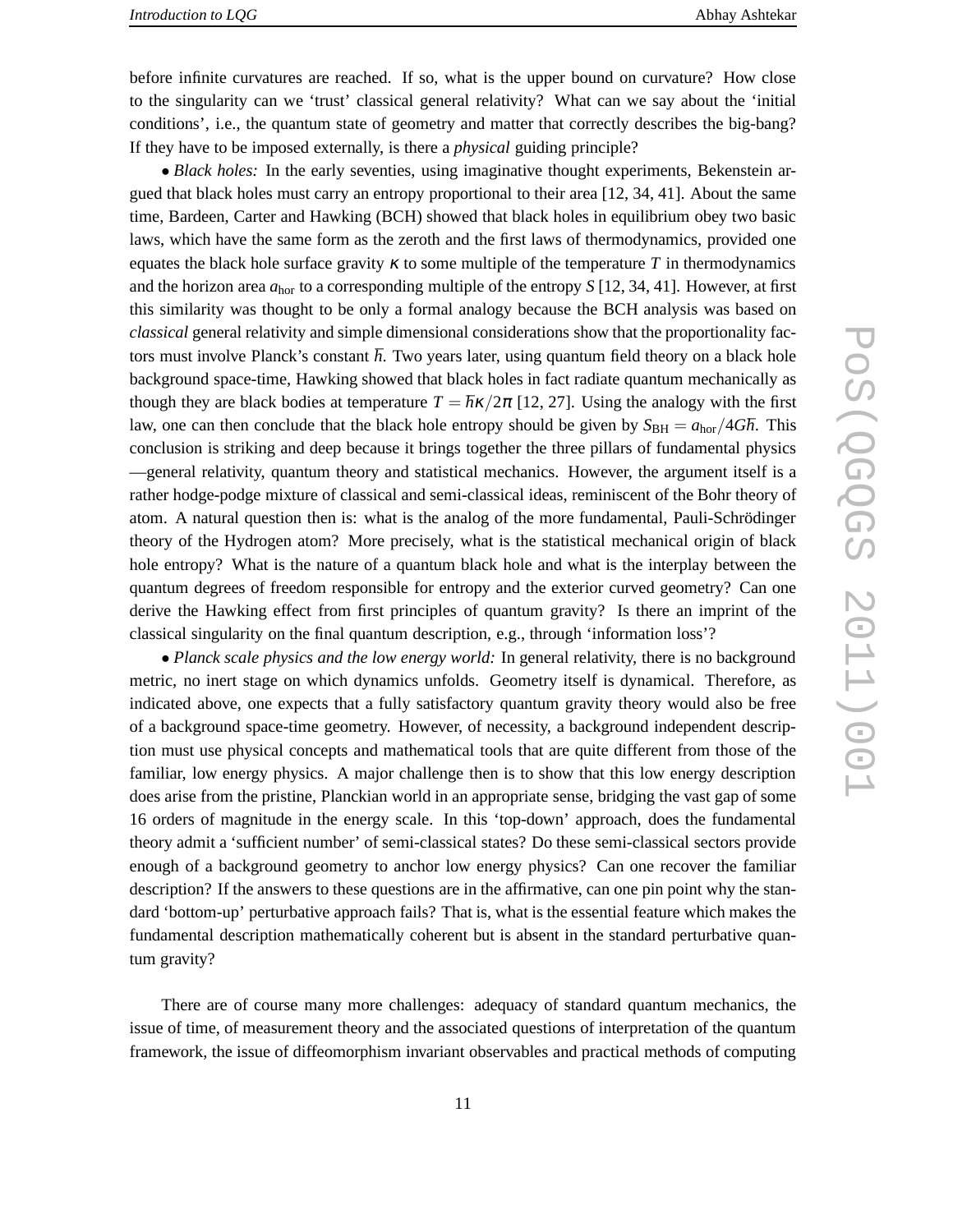their properties, convenient ways of computing time evolution and S-matrices, exploration of the role of topology and topology change, etc, etc. In loop quantum gravity described in the rest of this chapter, one adopts the view that the three issues discussed in detail are more basic from a physical viewpoint because they are rooted in general conceptual questions that are largely independent of the specific approach being pursued. Indeed they have been with us longer than any of the current leading approaches.

## **2. Loop quantum gravity**

In this section, I will summarize the overall viewpoint, achievements, challenges and opportunities underlying loop quantum gravity. The emphasis is on structural and conceptual issues. I would like to emphasize that this is *not* a comprehensive review. The choice of the material was guided by two principles: i) Choosing illustrative topics to provide glimpses of directions that have been and are being pursued; and ii) Avoiding issues that I do not understand well or those would need detours to explain strengths and weaknesses.

Detailed treatments of the subject can be found in lectures by Giesel, Sahlmann, Rovelli and Singh in these proceedings and even more complete and more technical accounts in [38, 39, 45] and references therein. (The development of the subject can be seen by following older monographs [22, 26, 28].) For a treatment at a more elementary (i.e. advanced undergraduate) level, see [53].

#### **2.1 Viewpoint**

In loop quantum gravity, one takes the central lesson of general relativity seriously: gravity *is* geometry whence, in a fundamental quantum gravity theory, there should be no background metric. Geometry and matter should *both* be 'born quantum mechanically'. Thus, in contrast to approaches developed by particle physicists, one does not begin with quantum matter on a background geometry and use perturbation theory to incorporate quantum effects of gravity. There *is* a manifold but no metric, or indeed any other physical fields, in the background.<sup>9</sup>

In classical gravity, Riemannian geometry provides the appropriate mathematical language to formulate the physical, kinematical notions as well as the final dynamical equations. This role is now taken by *quantum* Riemannian geometry. In the classical domain, general relativity stands out as the best available theory of gravity, some of whose predictions have been tested to an amazing degree of accuracy, surpassing even the legendary tests of quantum electrodynamics. Therefore, it is natural to ask: *Does quantum general relativity, coupled to suitable matter* (or supergravity, its supersymmetric generalization) *exist as consistent theories non-perturbatively?* There is no implication that such a theory would be the final, complete description of Nature. Nonetheless, this is a fascinating and important open question in its own right.

As explained in section 1.1, in particle physics circles the answer is often assumed to be in the negative, not because there is concrete evidence against non-perturbative quantum gravity, but because of the analogy to the theory of weak interactions. There, one first had a 4-point interaction

 $9$ In 2+1 dimensions, although one begins in a completely analogous fashion, in the final picture one can get rid of the background manifold as well. Thus, the fundamental theory can be formulated combinatorially [22, 23]. While some steps have been taken to achieve this in 3+1 dimensions, by considering 'abstract' spin networks in the canonical approach and 2-complexes in spin foams, one still needs a more complete handle on the underlying mathematics.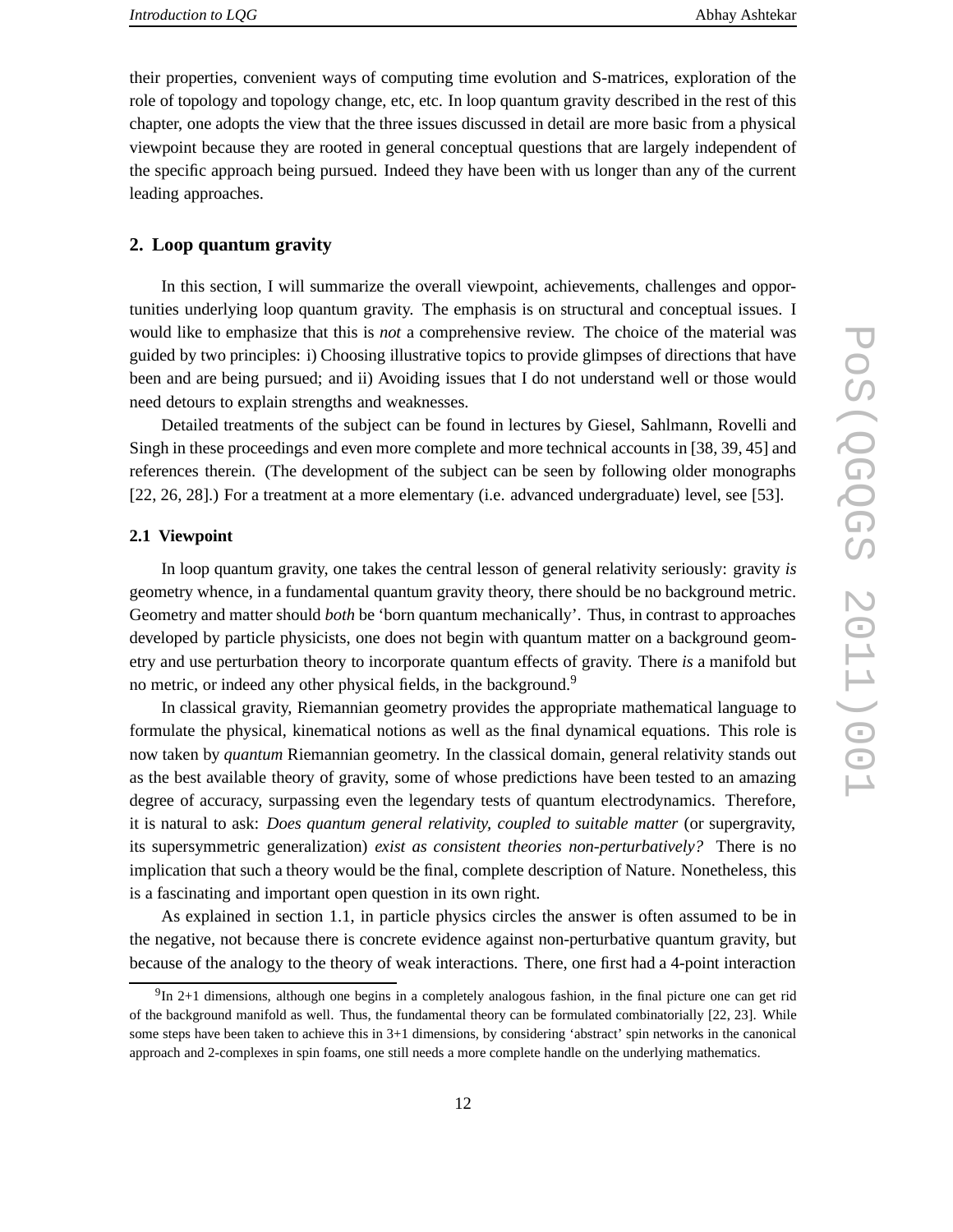model due to Fermi which works quite well at low energies but which fails to be renormalizable. Progress occurred not by looking for non-perturbative formulations of the Fermi model but by replacing the model by the Glashow-Salam-Weinberg renormalizable theory of electro-weak interactions, in which the 4-point interaction is replaced by  $W^{\pm}$  and *Z* propagators. Therefore, it is often assumed that perturbative non-renormalizability of quantum general relativity points in a similar direction. However this argument overlooks the crucial fact that, in the case of general relativity, there is a qualitatively new element. Perturbative treatments pre-suppose that the space-time can be assumed to be a continuum *at all scales* of interest to physics under consideration. This assumption is safe for weak interactions. In the gravitational case, on the other hand, the scale of interest is *the Planck length*  $\ell_{\text{Pl}}$  and there is no physical basis to pre-suppose that the continuum picture should be valid down to that scale. The failure of the standard perturbative treatments may largely be due to this grossly incorrect assumption and a non-perturbative treatment which correctly incorporates the physical micro-structure of geometry may well be free of these inconsistencies.

Are there any situations, outside loop quantum gravity, where such physical expectations are borne out in detail mathematically? The answer is in the affirmative. There exist quantum field theories (such as the Gross-Neveu model in three dimensions) in which the standard perturbation expansion is not renormalizable although the theory is *exactly soluble*! Failure of the standard perturbation expansion can occur because one insists on perturbing around the trivial, Gaussian point rather than the more physical, non-trivial fixed point of the renormalization group flow. Interestingly, thanks to recent work by Reuter, Lauscher, Percacci, Perini and others there is now non-trivial and growing evidence that situation may be similar in Euclidean quantum gravity. Impressive calculations have shown that pure Einstein theory may also admit a non-trivial fixed point [47, 52]. Furthermore, the requirement that the fixed point should continue to exist in presence of matter constrains the couplings in non-trivial and interesting ways [42].

However, as indicated in the Introduction, even if quantum general relativity did exist as a mathematically consistent theory, there is no a priori reason to assume that it would be the 'final' theory of all known physics. In particular, as is the case with classical general relativity, while requirements of background independence and general covariance do restrict the form of interactions between gravity and matter fields and among matter fields themselves, the theory would not have a built-in principle which *determines* these interactions. Put differently, such a theory would not be a satisfactory candidate for unification of all known forces. However, just as general relativity has had powerful implications in spite of this limitation in the classical domain, quantum general relativity should have qualitatively new predictions, pushing further the existing frontiers of physics. Indeed, unification does not appear to be an essential criterion for usefulness of a theory even in other interactions. QCD, for example, is a powerful theory even though it does not unify strong interactions with electro-weak ones. Furthermore, the fact that we do not yet have a viable candidate for the grand unified theory does not make QCD any less useful.

#### **2.2 Advances**

From the historical and conceptual perspectives of section 1, loop quantum gravity has had several successes. Thanks to the systematic development of quantum geometry, several of the roadblocks encountered by quantum geometrodynamics were removed. Functional analytic issues related to the presence of an infinite number of degrees of freedom are now faced squarely. Inte-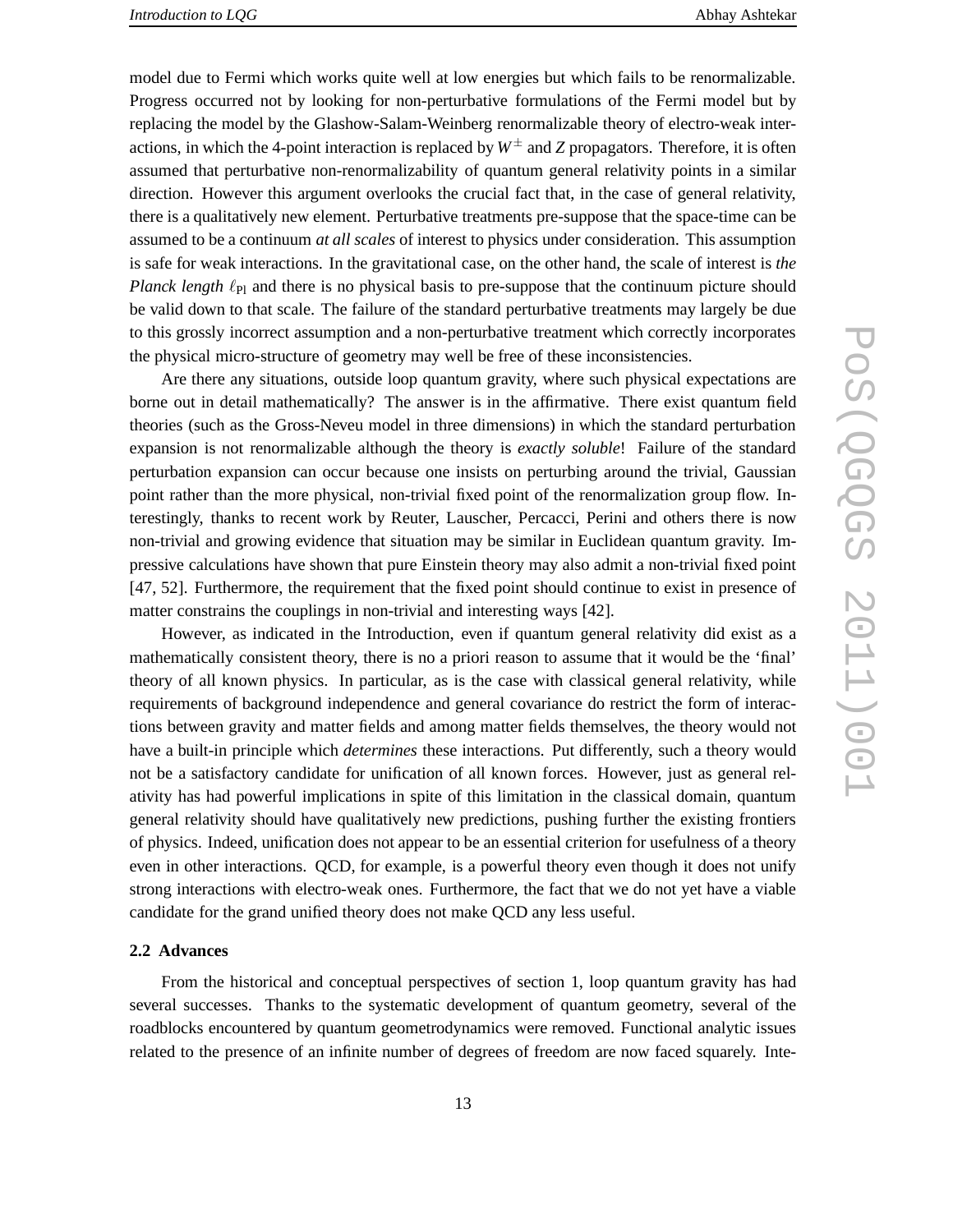grals on infinite dimensional spaces are rigorously defined and the required operators have been systematically constructed. Thanks to this high level of mathematical precision, the Hamiltonian and the spin foam programs in loop quantum gravity have leaped past the 'formal' stage of development. More importantly, although key issues related to quantum dynamics still remain, it has been possible to use the parts of the program that are already well established to extract useful and highly non-trivial physical predictions. In particular, some of the long standing issues about the nature of the big-bang, physics of the very early universe, properties of quantum black holes, giving meaning to the n-point functions in a background independent framework have been resolved. In this sub-section, I will further clarify some conceptual issues and discuss some recent advances.

• *Quantum geometry.* The specific quantum Riemannian geometry underlying loop quantum gravity predicts that eigenvalues of geometric operators —such as areas of 2-surfaces and volumes of 3-dimensional regions— are discrete. Thus, continuum underlying general relativity is only a coarse grained approximation. What is the direct *physical* significance of this specific discreteness? Recall first that, in the classical theory, differential geometry simply provides us with formulas to compute areas of surfaces and volumes of regions in a Riemannian manifold. To turn these quantities into physical observables of general relativity, one has to define the surfaces and regions *operationally*, e.g. by focusing on surfaces of black holes or regions in which matter fields are non-zero. Once this is done, one can simply use the formulas supplied by differential geometry to calculate values of these observable. The situation is rather similar in loop quantum gravity. For instance, the area of the isolated horizon is a Dirac observable in the classical theory and the application of the quantum geometry area formula to *this* surface leads to physical results. In 2+1 dimensions, Freidel, Noui and Perez have introduced point particles coupled to gravity. The physical distance between these particles is again a Dirac observable. When used in this context, the spectrum of the length operator has direct physical meaning. In all these situations, the operators and their eigenvalues correspond to the 'proper' lengths, areas and volumes of physical objects, measured in the rest frames. Finally sometimes questions are raised about compatibility between discreteness of these eigenvalues and Lorentz invariance. As was emphasized by Rovelli and Speziale, there is no tension whatsoever: it suffices to recall that discreteness of eigenvalues of the angular momentum operator  $\hat{J}_z$  of non-relativistic quantum mechanics is perfectly compatible with the rotational invariance of that theory.

• *Quantum cosmology.* In Friedmann-Lemaitre-Robertson-Walker (FLRW) models, loop quantum gravity has resolved the long-standing physical problem of the fate of the big-bang in quantum gravity [54]. Work by Bojowald, Ashtekar, Pawlowski, Singh and others has shown that nonperturbative effects originating in quantum geometry create an effective repulsive force which is negligible when the curvature falls significantly below the Planck scale but rises very quickly and dramatically in the deep Planck regime to overcome the classical gravitational attraction, thereby replacing the big-bang by a quantum bounce. The same is true with the big-crunch singularity in the closed models. More generally, using effective equations, Singh has shown that these quantum geometry effects also resolve *all* strong curvature singularities in homogeneous isotropic models where matter sources have an equation of state of the type  $p = p(\rho)$ , including the exotic singularities such as the big-rip. (These can occur with non-standard matter, still described by an equation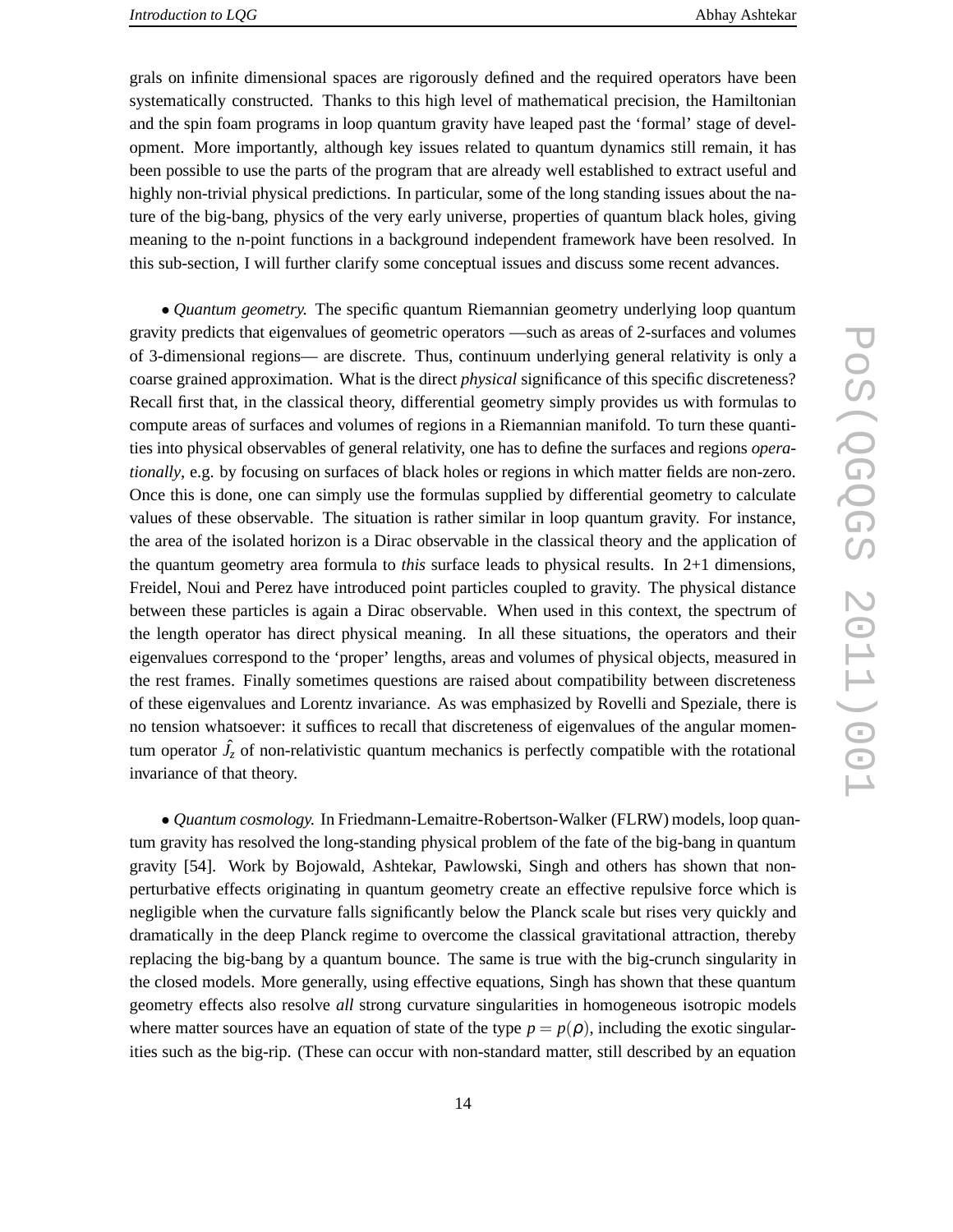of state  $p = p(\rho)$ ).

A proper treatment of anisotropies (i.e. Bianchi models) has long been a highly non-trivial issue in general bouncing scenarios because the anisotropic shears dominate in Einstein's equations in the contracting phase before the bounce, diverging (as  $1/a<sup>6</sup>$  which is) faster than, say, the dust or radiation matter density. Therefore, if anisotropies are added even as a perturbation to a FLRW model, they tend to grow unboundedly. What is the situation in loop quantum cosmology? The issue turned out to be quite subtle and there were some oversights at first. But a careful examination by Ashtekar, Wilson-Ewing and others has shown that the singularity is again resolved: any time a shear scalar —a potential for the Weyl curvature— or matter density approaches the Planck regime, the repulsive force of quantum geometry grows to dilute it. As in the isotropic case, effective equations can again be used to gain physical insights. In particular they show that the matter density is again bounded above. Singularity resolution in these Bianchi models is also important from a more general consideration. There is a conjecture due to Belinskii, Khalatnikov and Lifshitz (BKL) that says that as one approaches a space-like singularity in classical general relativity, 'the terms containing time derivatives dominate over those containing spatial derivatives, so that the dynamics of the gravitational field at any one spatial point are better and better approximated by the dynamics of Bianchi models'. By now considerable evidence has accumulated in support of the BKL conjecture and it is widely believed to be essentially correct. One might therefore hope that the singularity resolution in the Bianchi models in loop quantum cosmology has opened a door to showing that all strong curvature, space-like singularities are resolved by the quantum geometry effects underlying loop quantum gravity.

Finally, the simplest type of (non-linear) inhomogeneous models —the 1-polarization Gowdy space-times— have also been analyzed in detail. These models were studied extensively in the early quantum gravity literature, prior to the advent of LQC. In all cases the singularity had persisted. A systematic study in the context of loop quantum cosmology was initiated by Mena, Garay, Martin-Benito, Vehlino and others by making an astute use of the fact that the homogeneous modes of the model correspond to a Bianchi I space-time. Once again, the underlying quantum geometry resolves the big-bang singularity.

I will conclude with the discussion of a conceptual point. In general relativity, non-singular, bouncing models can be and have been constructed by using matter fields that violate energy conditions. In loop quantum cosmology, by contrast, matter fields satisfy all energy conditions. How can the theory then evade singularity theorems of Penrose, Hawking and others? It does so because the quantum geometry effects modify the geometric, left hand side of Einstein's equations, whence these theorems are inapplicable. However there are more recent singularity theorems due to Borde, Guth and Vilenkin which do *not* refer to field equations at all. How are these evaded? These theorems were motivated by inflationary scenario and therefore assume that the universe bas been eternally undergoing an expansion. In loop quantum cosmology, even with an inflationary potential, the pre-bounce branch is contracting. Thus again the singularity is avoided because the solutions violate a key assumption of these theorems as well.

• *Quantum Horizons.* Loop quantum cosmology illuminates dynamical ramifications of quantum geometry but within the context of mini and midi superspaces where an infinite number of degrees of freedom are frozen. The application to the black hole entropy problem is complemen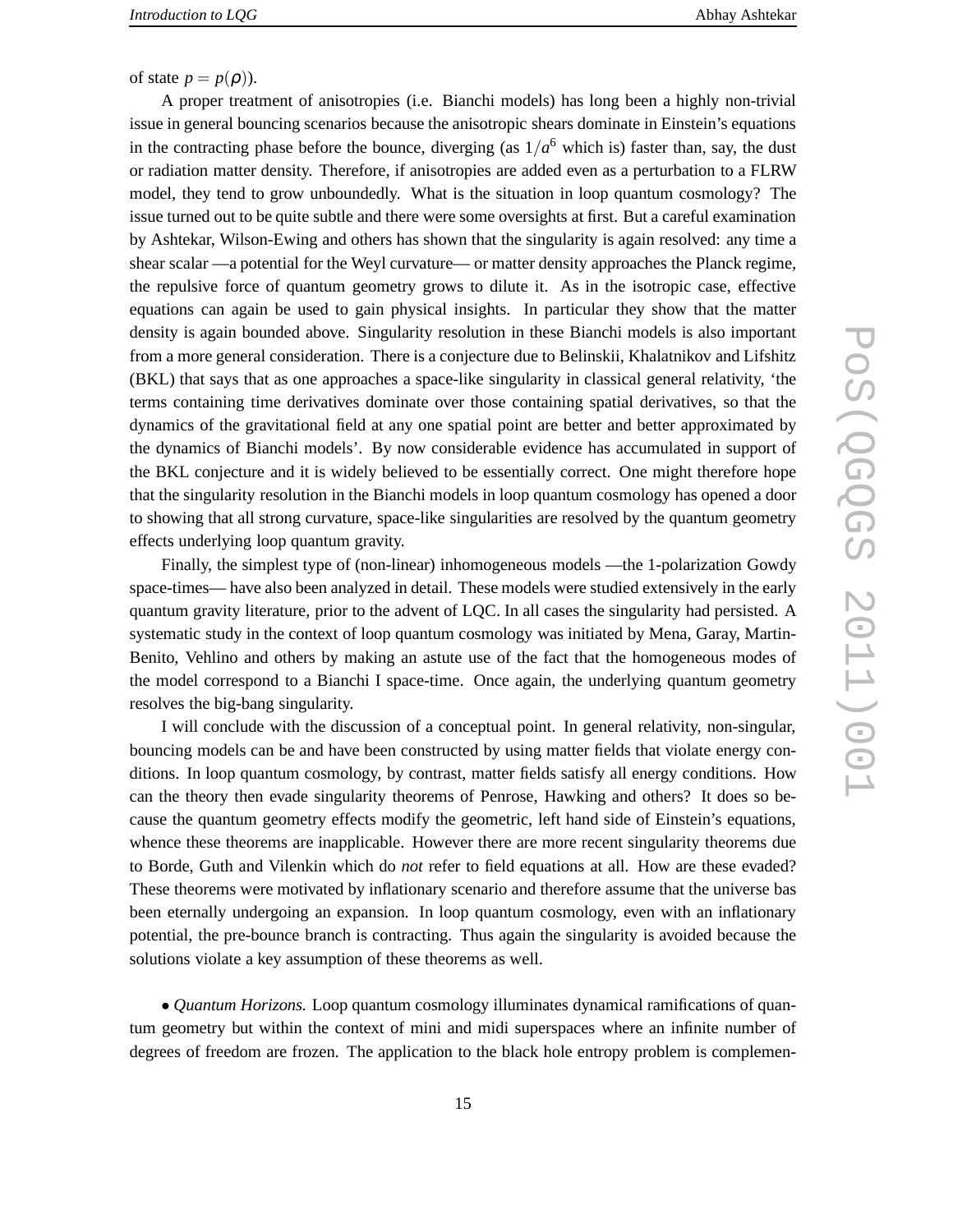tary in that one considers the full theory but probes consequences of quantum geometry which are not sensitive to full quantum dynamics. I will discuss this topic in a little more detail because it was not covered in any of the main lectures at this school.

As explained in the Introduction, since mid-seventies, a key question in the subject has been: What is the statistical mechanical origin of the entropy  $S_{BH} = (a_{hor}/4\ell_{Pl}^2)$  of large black holes? What are the microscopic degrees of freedom that account for this entropy? This relation implies that a solar mass black hole must have  $\exp 10^{77}$  quantum states, a number that is *huge* even by the standards of statistical mechanics. Where do all these states reside? To answer these questions, in the early 1990s Wheeler had suggested the following heuristic picture, which he christened 'It from Bit'. Divide the black hole horizon into elementary cells, each with one Planck unit of area,  $\ell_{\rm Pl}^2$  and assign to each cell two microstates, or one 'Bit'. Then the total number of states  $\mathcal N$  is given by  $\mathcal{N} = 2^n$  where  $n = (a_{\text{hor}}/\ell_{\text{Pl}}^2)$  is the number of elementary cells, whence entropy is given by  $S = \ln \mathcal{N} \sim a_{\text{hor}}$ . Thus, apart from a numerical coefficient, the entropy ('It') is accounted for by assigning two states ('Bit') to each elementary cell. This qualitative picture is simple and attractive. But can these heuristic ideas be supported by a systematic analysis from first principles?

Ashtekar, Baez, Corichi and Krasnov used quantum geometry to provide such an analysis. The first step was to analyze the structure of 'isolated horizons' in general relativity [41] and use it in conjunction to quantum geometry to define an isolated *quantum horizon*. To probe its properties, one has to combine the isolated horizon boundary conditions from classical general relativity and quantum Riemannian geometry of loop quantum gravity with the Chern-Simons theory on a punctured sphere, the theory of a non-commutative torus and subtle considerations involving mapping class groups. This detailed analysis showed that, while qualitative features of Wheeler's picture are borne out, geometry of a quantum horizon is much more subtle. First, while Wheeler's ideas hold for any 2-surface, the loop quantum gravity calculation requires a quantum horizon. Second, basic features of both of Wheeler's arguments undergo a change: i) the elementary cells do not have Planck area; values of their area are dictated by the spectrum,  $\sim \sqrt{j(j+1)}$ , of the area operator in loop quantum gravity, where *j* is a half integer; ii) individual cells carry much more than just one 'bit' of information; the number of states associated with any one cell is  $2j + 1$ .

Nonetheless, a careful counting of states by Lewandowski, Domagala, Meissner and others has shown that the number of microstates is again proportional to the area of the isolated horizon. To get the exact numerical factor of  $1/4$ , one has to fix the Barbero-Immirzi parameter of loop quantum gravity to a specific value. One can use a specific type of isolated horizon for this —e.g. the spherically symmetric one with zero charge, or the cosmological one in the de Sitter space-time. Once the value of the parameter is fixed, one gets the correct numerical coefficient in the leading order contribution for isolated horizons with arbitrary mass and angular momentum moments, charge, etc. (One also obtains a precise logarithmic sub-leading correction, whose coefficient does not depend on the Barbero-Immirzi parameter.) The final result has two significant differences with respect to the string theory calculations: i) one does not require near-extremality; one can handle ordinary 4-dimensional black holes of direct astrophysical interest which may be distorted and/or rotating; and, ii) one can simultaneously incorporate cosmological horizons for which thermodynamics considerations also apply [12].

Why does this value of the Barbero-Immirzi parameter not depend on non-gravitational charges? This important property can be traced back to a key consequence of the isolated horizon boundary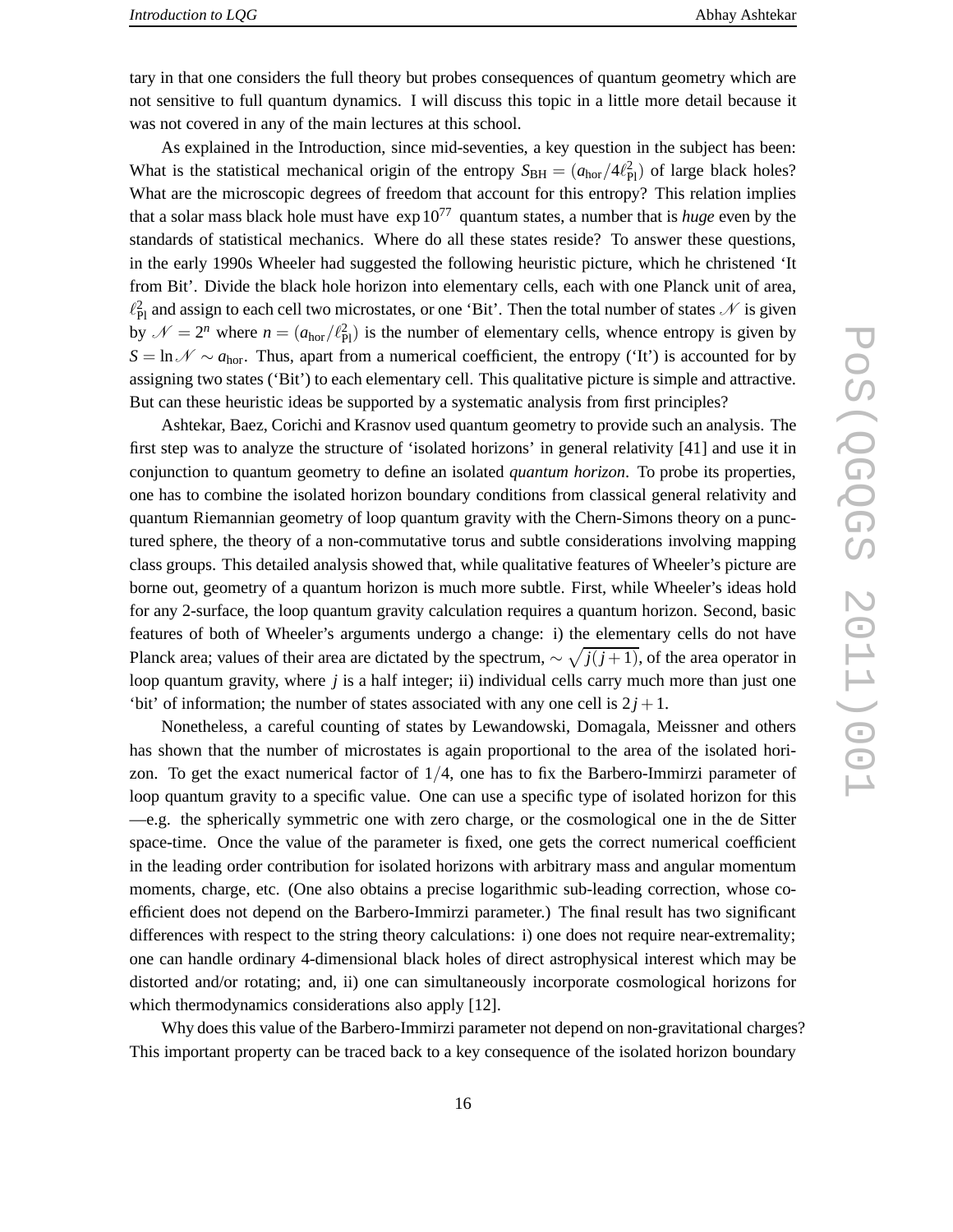conditions: detailed calculations show that only the gravitational part of the symplectic structure has a surface term at the horizon; the matter symplectic structures have only volume terms. (Furthermore, the gravitational surface term is insensitive to the value of the cosmological constant.) Consequently, there are no independent surface quantum states associated with matter. This provides a natural explanation of the fact that the Hawking-Bekenstein entropy depends only on the horizon area and is independent of electro-magnetic (or other) charges. (For more detailed accounts of these results, see [38, 41].)

Over the last three years there has been a resurgence of interest in the subject, thanks to the impressive use of number theory techniques by Barbero, Villasenor, Agullo, Borja, Diaz-Polo and to sharpen and very significantly extend the counting of horizon states. These techniques have opened new avenues to further explore the microstates of the quantum horizon geometry through contributions by Perez, Engle, Noui, Pranzetti, Ghosh, Mitra, Kaul, Majumdar and others.

To summarize, as in other approaches to black hole entropy, concrete progress could be made in loop quantum gravity because: i) the analysis does not require detailed knowledge of how quantum dynamics is implemented in *full* theory, and, ii) restriction to large black holes implies that the Hawking radiation is negligible, whence the black hole surface can be modeled by an isolated horizon [41]. The states responsible for entropy have a direct interpretation in *space-time* terms: they refer to the geometry of the quantum, isolated horizon.

• *Quantum Einstein's equations in the canonical framework.* The challenge of quantum dynamics in the full theory is to find solutions to the quantum constraint equations and endow these physical states with the structure of an appropriate Hilbert space. The general consensus in the loop quantum gravity community is that while the situation is well-understood for the Gauss and diffeomorphism constraints, it is far from being definitive for the Hamiltonian constraint. Non-trivial development due to Thiemann is that well-defined candidate operators representing the Hamiltonian constraint exist on the space of solutions to the Gauss and diffeomorphism constraints [45]. However there are several ambiguities [38] and, unfortunately, we do not understand the physical meaning of choices made to resolve them. Detailed analysis in the limited context of loop quantum cosmology has shown that choices which appear to be mathematically natural can nonetheless lead to unacceptable physical consequences such as departures from general relativity in completely tame situations with low curvature [54]. Therefore, much more work is needed in the full theory.

The current status can be summarized as follows. Four main avenues have been pursued to construct and solve the quantum Hamiltonian constraint. The first is the 'Master constraint program' introduced by Thiemann [45]. The idea here is to avoid using an infinite number of Hamiltonian constraints  $\mathscr{S}(N) = \int N(x) \mathscr{S}(x) d^3x$ , each smeared by a so-called 'lapse function' *N*. Instead, one squares the integrand  $\mathscr{S}(x)$  itself in an appropriate sense and then integrates it on the 3-manifold *M*. In simple examples, this procedure leads to physically viable quantum theories. However, in loop quantum gravity the procedure does not remove any of the ambiguities in the definition of the Hamiltonian constraint. Rather, if the ambiguities are resolved, the principal strength of the strategy lies in its potential to complete the last step in quantum dynamics: finding the physically appropriate scalar product on physical states. The general philosophy is similar to that advocated by John Klauder over the years in his approach to quantum gravity based on coherent states [36]. A second strategy to solve the quantum Hamiltonian constraint is due to Gambini, Pullin and their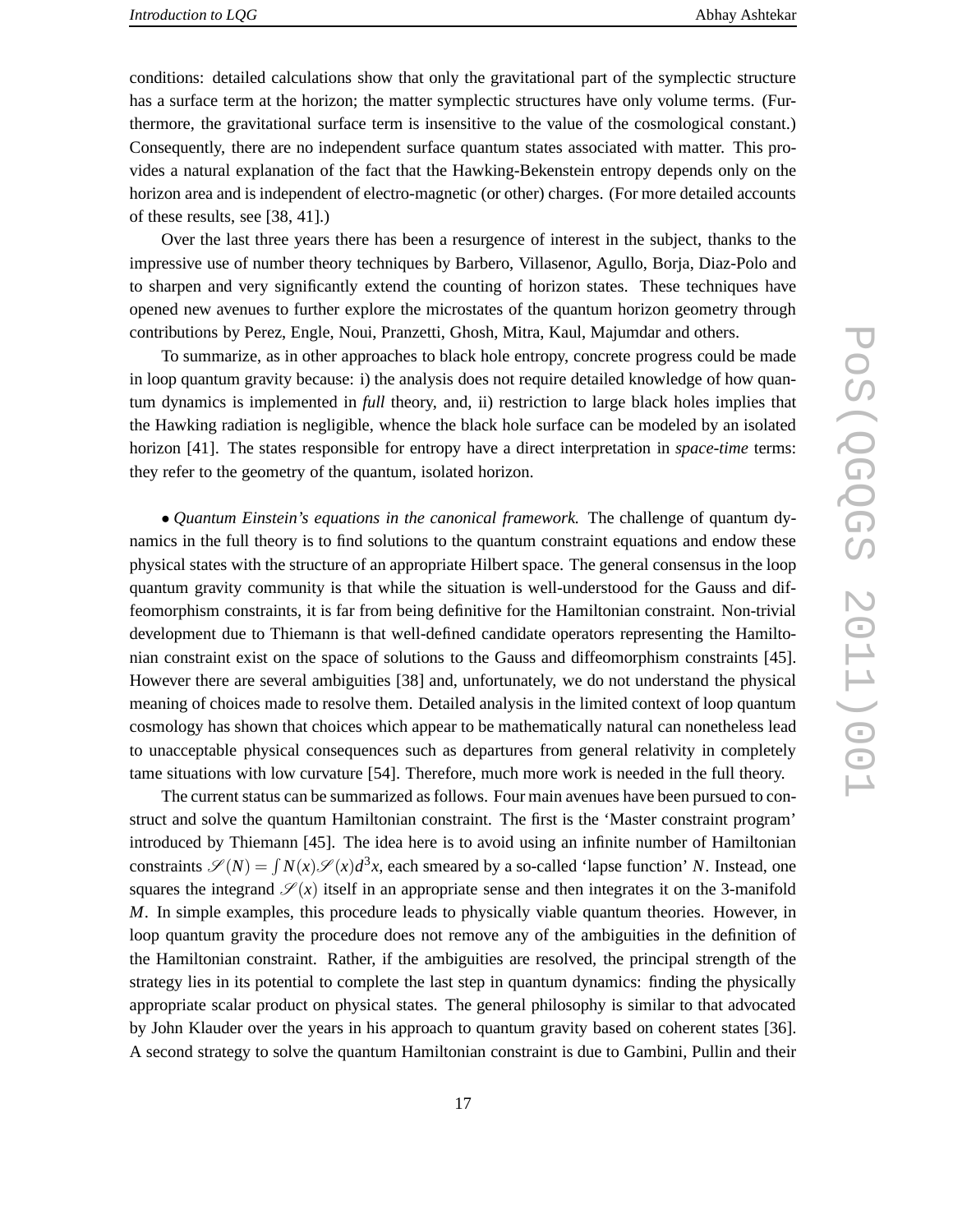collaborators. It builds on their extensive work on the interplay between quantum gravity and knot theory [28]. The more recent of these developments use the relatively new invariants of *intersecting* knots discovered by Vassiliev. This is a novel approach which furthermore has a potential of enhancing the relation between topological field theories and quantum gravity. As our knowledge of invariants of intersecting knots deepens, this approach could provide increasingly significant insights. In particular, it has the potential of leading to a formulation of quantum gravity which does not refer even to a background manifold (see footnote 9).

The third approach comes from spin-foam models [35, 39] which, as discussed below, provide a path integral approach to quantum gravity. Over the last four years, there has been extensive work in this area, discussed in the articles by Rovelli, Speziale, Baratin, Perini, Fairbairn, Bianchi, and Kaminski in this volume. Transition amplitudes from path integrals can be used to restrict the choice of the Hamiltonian constraint operator in the canonical theory. This is a very promising direction and Freidel, Noui, Perez, Rovelli and others have analyzed this issue especially in 2+1 dimensions. The idea in the fourth approach, due to Varadarajan, Laddha, Henderson, Tomlin and others, is to use insights gained from the analysis of parameterized field theories. Now the emphasis is on drastically reducing the large freedom in the choice of the definition of the Hamiltonian constraint by requiring that the quantum constraint algebra closes, so that one is assured that there is no obstruction to obtaining a large number of *simultaneous* solutions to all constraints. Because the Poisson bracket between two Hamiltonian constraints is a diffeomorphism constraint, one has to find a viable expression of the operator generating *infinitesimal* diffeomorphisms. (Until this work, the focus was on the action only of *finite* diffeomorphisms in the kinematical setup.) Very recently, this program has witnessed promising advances. The Hamiltonian constraint one is led to define shares qualitative features of 'improved dynamics' of loop quantum cosmology that lies at the foundation of the most significant advances in that area.

In this discussion I have focused primarily on pure gravity. In the mid 1990s Brown, Kuchař and Romano had introduced frameworks in which matter fields can be used as 'rods and clocks' thereby providing a natural 'de-parametrization' of the constraints in the classical theory. Giesel, Thiemann, Tambornino, Domagala, Kaminski, Lewandowski, Husain and Pawlowski have used these considerations as the point of departure to construct loop quantum gravity theories for these systems. Deparametrization greatly facilitates the task of finding Dirac observables and makes it easier to interpret the quantum theory. However, as in the Master Constraint program, issues associated with quantization ambiguities still remain and the domain on which matter fields serve as good clocks and rods still needs to be clarified. Further details can be found in the lectures by Giesel and Salhmann.

• *Spin foams:* Four different avenues to quantum gravity have been used to arrive at spin-foam models (SFMs). The fact that ideas from seemingly unrelated directions converge to the same type of structures and models has provided a strong impetus to the spin foam program. Indeed, currently this is the most active area on the mathematical physics side of loop quantum gravity.

The first avenue is the Hamiltonian approach to loop quantum gravity [38, 39, 45]. By mimicking the procedure that led Feynman [1] to a sum over histories formulation of quantum mechanics, Rovelli and Reisenberger proposed a space-time formulation of this theory. This work launched the spin-foam program. The second route stems from the fact that the starting point in canonical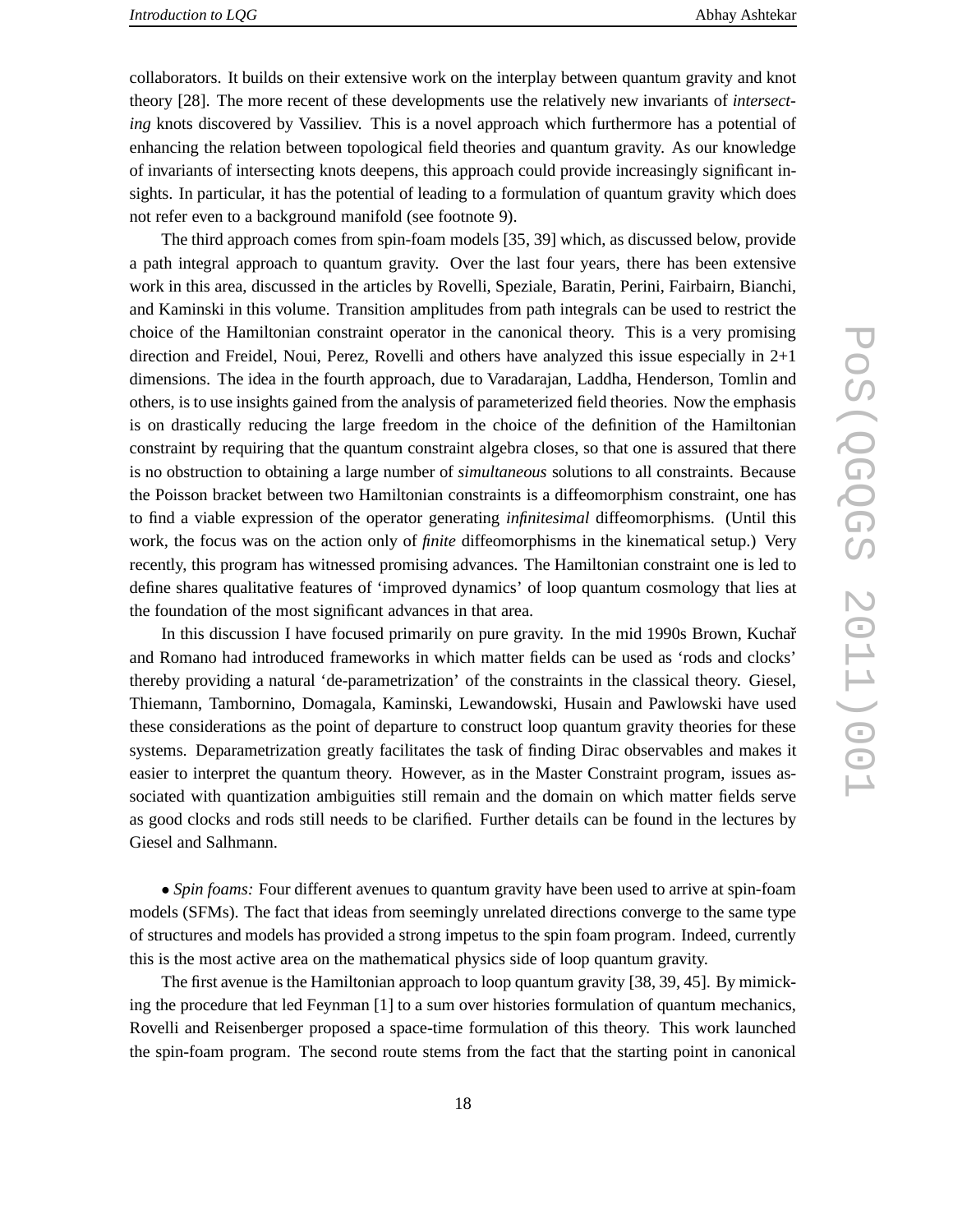loop quantum gravity is a rewriting of classical general relativity that emphasizes connections over metrics [38]. Therefore in the passage to quantum theory it is natural to begin with the path integral formulation of appropriate gauge theories. A particularly natural candidate is the topological B-F theory because in 3 space-time dimensions it is equivalent to Einstein gravity, and in higher dimensions general relativity can be regarded as a constrained BF theory [32, 35]. The well-controlled path integral formulation of the BF theory provided the second avenue and led to the SFM of Barrett and Crane.

The third route comes from the Ponzano-Regge model of 3-dimensional gravity that inspired Regge calculus in higher dimensions. Here one begins with a simplicial decomposition of the space-time manifold, describes its discrete Riemannian geometry using edge lengths and deficit angles and constructs a path integral in terms of them. If one uses holonomies and discrete areas of loop quantum gravity in place of edge lengths, one is again led to a spin foam. These three routes are inspired by various aspects of general relativity. The fourth avenue starts from approaches to quantum gravity in which gravity is to emerge from a more fundamental theory based on abstract structures that, to begin with, have nothing to do with space-time geometry. Examples are matrix models for 2-dimensional gravity and their extension to 3-dimensions —the Boulatov model where the basic object is a field on a group manifold rather than a matrix. The Boulatov model was further generalized to a group field theory tailored to 4-dimensional gravity [39, 48]. The perturbative expansion of this group field theory turned out be very closely related to 'vertex expansions' in SFMs. Thus the SFMs lie at a junction where four apparently distinct paths to quantum gravity meet. Through contributions of many researchers it has now become an active research area (see, e.g., [35, 39]).

Four years ago, two groups, Engle-Livine-Pereira-Rovelli, and Freidel-Krasnov, put forward precise proposals for the sum over quantum geometries that could provide detailed dynamics in loop quantum gravity. The motivations were different but for the physically interesting values of the Babero-Immirzi parameter (selected, e.g., by the black hole entropy considerations), the two proposals agree. This is an improvement over the earlier Barrett-Crane model which cured some of the problems faced by that model. Perhaps more importantly, thanks to the generalizations by Kaminski, Kisielowski and Lewandowski, the canonical and path integral approaches have been brought closer to one another: they use the same kinematics. However, there does not yet exit a systematic 'derivation' leading to this proposal starting from classical general relativity, say, along the lines used in textbooks to arrive at the path integral formulation of gauge theories. Nonetheless the program has attracted a large number of researchers because: i) there do exist semi-heuristic considerations motivating the passage; ii) as I indicated above, it can be arrived at from four different avenues; and iii) Detailed asymptotic analysis by Barrett, Hellmann, Dowdall, Fairbairn, Pereira and others strongly indicates that these models have the correct classical limit; and, iv) Because of the use of quantum geometry —more precisely because there is a non-zero area gap this sum over quantum geometries has no ultra-violet divergences. More recently, Fairbairn, Meusberger, Han and others have extended these considerations to include a cosmological constant by a natural use of quantum groups. It is then argued that, for a given 2-simplex, the sum is also infra-red finite.

However, the issue of whether to sum over distinct 2-complexes or to take an appropriate 'continuum limit' is still debated and it is not known whether the final result would be finite in either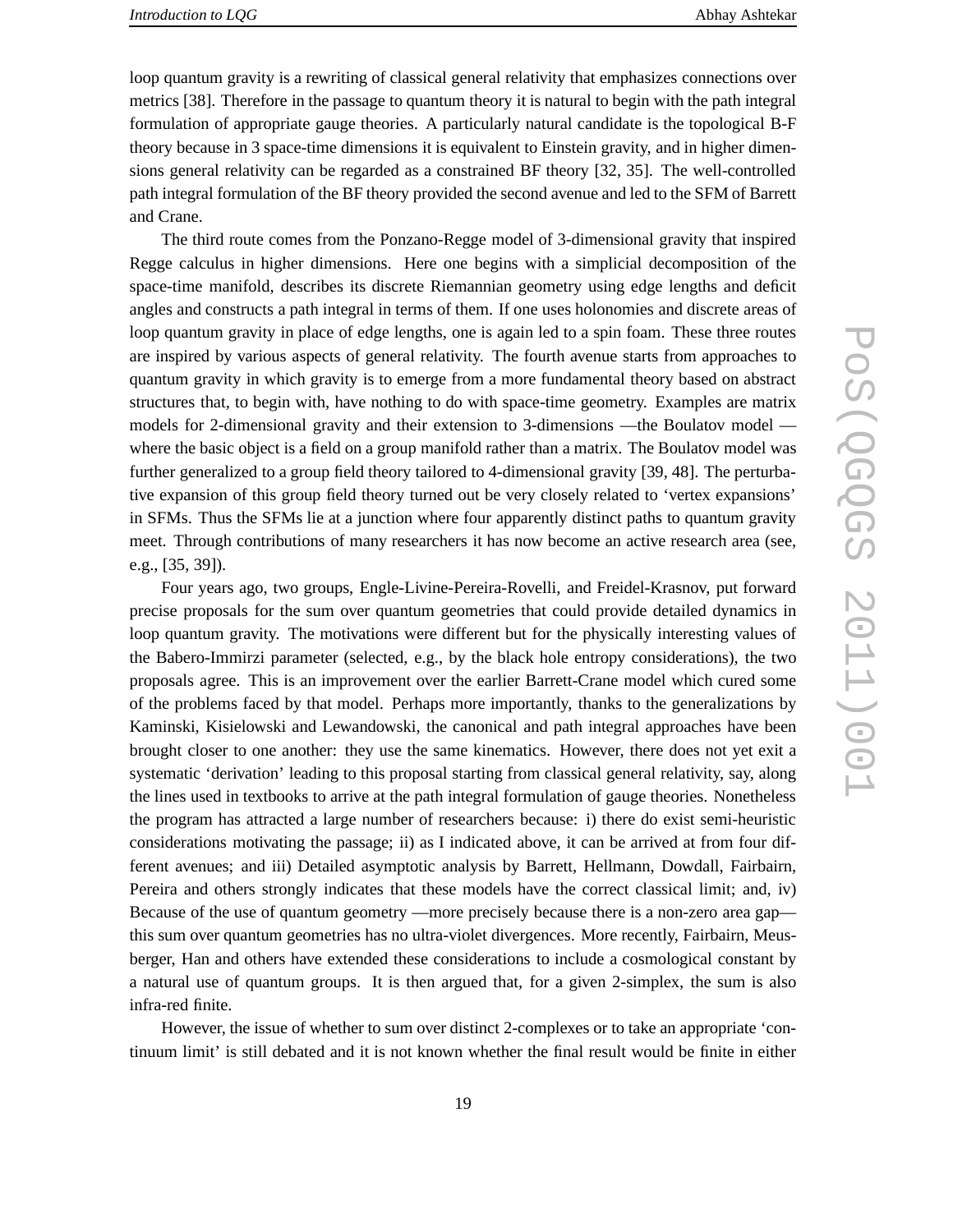case.<sup>10</sup> In the cosmological mini-superspaces, the situation is well-controlled: under a single assumption that a sum and an integral can be interchanged, the analog of the sum over 2-complexes (called the vertex expansion in the spin foam literature) has been shown to converge, and furthermore, converge to the 'correct' result that is already known from a well-established Hamiltonian theory [54].

A much more detailed discussion of spin foams can be found in the lectures by Rovelli, Speziale, Baratin, Perini, Fairbairn, Bianchi, and Kaminski at this school.

#### **2.3 Challenges and Opportunities**

Developments summarized so far should suffice to provide a sense of the extent to which advances in loop quantum gravity already provide an avenue to a non-perturbative and background independent formulation of quantum gravity. I will conclude by providing an illustrative list of the open issues. Some of these are currently driving the field while others provide challenges and opportunities for further work. This discussion assumes that the reader is familiar with basic ideas behind current research in loop quantum gravity.

#### **2.3.1 Foundations**

• *Hamiltonian Theory:* In section 2.2 I outlined four strategies that are being used to extract quantum dynamics. I will now sketch another avenue, inspired in part by the success of loop quantum cosmology, that has been proposed by Domagala, Giesel, Kaminski and Lewandowski. In loop quantum cosmology, a massless scalar field often serves as an 'internal clock' with respect to which observables of physical interest evolve [54]. The idea is to take over this strategy to full quantum gravity by focusing on general relativity coupled with a massless scalar field. This is a particularly interesting system because, already in the 1990s, Kuchař and Romano showed that one can rearrange the constraints of this system so that they form a true Lie algebra, where the *Hamiltonian constraints Poisson commute with each other on the entire phase space*. Interestingly, under seemingly mild assumptions one can show that solutions of this system admit space-like foliations on which  $\phi$  is constant. Consequently, even though the system has infinitely many degrees of freedom, as in LQC one can use  $\phi$  as a relational time variable. With  $\mathbb{T}^3$  spatial topology for definiteness, one can decompose all fields into homogeneous and *purely* inhomogeneous modes. If one were to truncate the system by setting the inhomogeneous modes to zero, the resulting quantum theory would be precisely the loop quantum cosmology of Bianchi I models that has been analyzed in detail by Ashtekar and Wilson-Ewing. One might imagine incorporating the inhomogeneous modes using the 'hybrid' quantization scheme that has been successfully used in the Gowdy models by Mena, Martin-Benito, Pawlowski and others, although it will have to be non-trivially generalized to handle the fact that there are no Killing fields. As in the Gowdy models, this will likely involve some gauge fixing of the diffeomorphism and Gauss constraints. Even if these gauge fixing strategies do not work globally on the full phase space, one should still obtain a quantum theory tailored to a 'non-linear neighborhood' of FLRW or Bianchi I space-times. Finally, effective equations for this system would also provide valuable insights into the singularity resolution (which we expect to

 $10$ Mathematically, this situation is somewhat reminiscent to perturbative super-string theory, where there is evidence that each term in the expansion is finite but the sum is not controlled.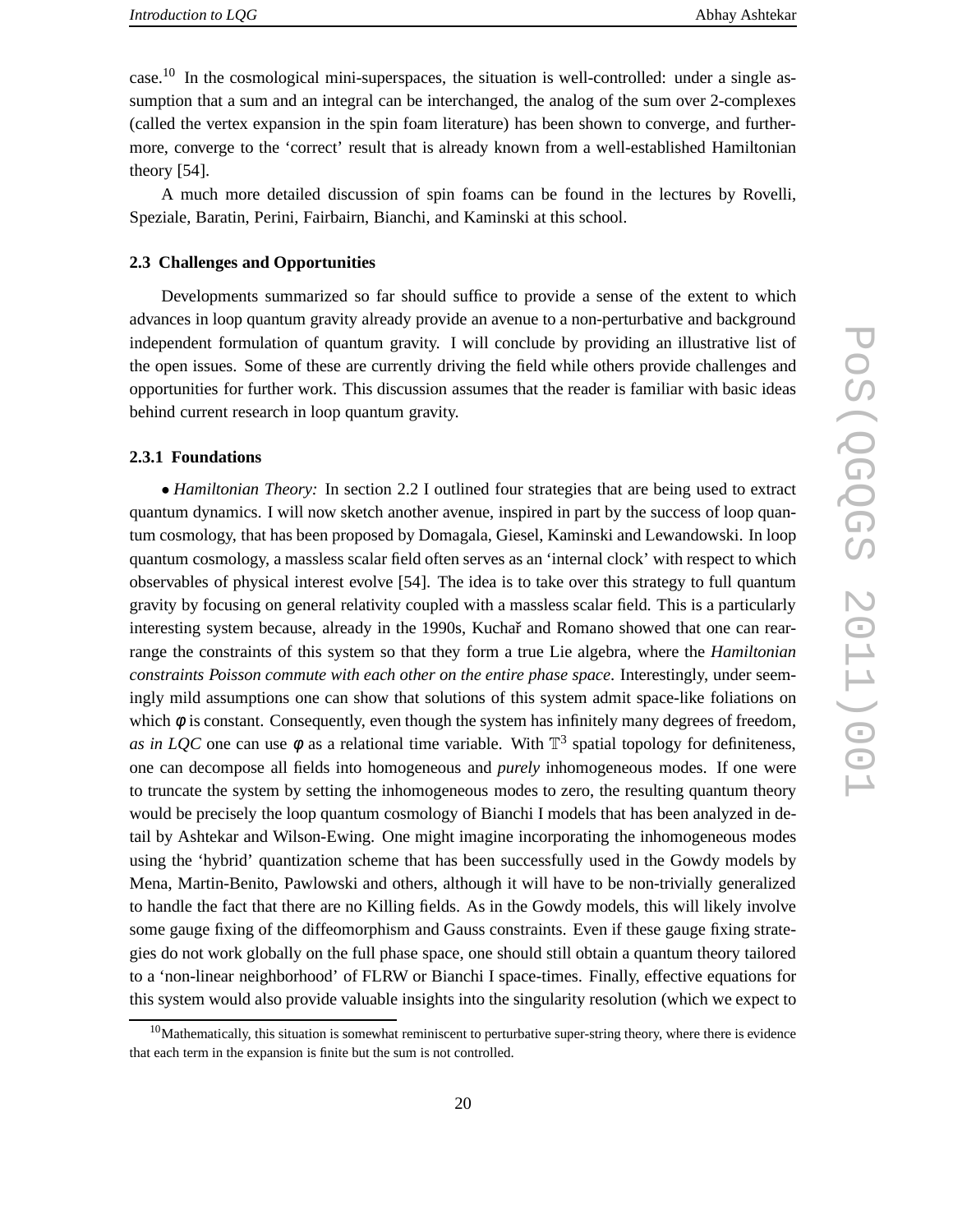persist in an appropriate, well-defined sense). In particular, one would be able to compare and contrast their prediction with the simple BKL behavior near the general relativistic singularity, found by Andersson and Rendall for this system. More generally, this analysis will enable one to place loop quantum cosmology in the setting of full loop quantum gravity.

A second important open issue is to find restrictions on matter fields and their couplings to gravity for which this non-perturbative quantization can be carried out to a satisfactory conclusion. Supersymmetry, for example, is known to allow only very specific matter content. Recent work by Bodendorfer, Thiemann and Thurn has opened a fresh window for this analysis. A second possibility is suggested by the analysis of the closure of the constraint algebra in quantum theory. When it is extended to allow for matter couplings, the recent work by Varadarajan, Laddha, and Tomlin referred to in section2.2 could provide a promising approach to explore this issue in detail. Finally, as mentioned in section 1.1, the renormalization group approach has provided interesting hints. Specifically, Reuter et al have presented significant evidence for a non-trivial fixed point for vacuum general relativity in 4 dimensions [47]. When matter sources are included, it continues to exist only when the matter content and couplings are suitably restricted. For scalar fields, in particular, Percacci and Perini have found that polynomial couplings (beyond the quadratic term in the action) are ruled out, an intriguing result that may 'explain' the triviality of such theories in Minkowski space-times [42]. Are there similar constraints coming from loop quantum gravity?

• *Spin foams:* As discussed in section 2.2, the spin foam program has made significant advances over the last four years. Results on the classical limit and finiteness of the sum over histories for a fixed 2-complex are especially encouraging. Therefore it is now appropriate to invest time and effort on key foundational issues.

First, we need a better understanding of the physical meaning of the 'vertex expansion' that results when one sums over arbitrary 2-complexes. In particular, is there a systematic physical approximation that lets us terminate the sum after a finite number of terms? In group field theory each term is multiplied by a power of the coupling constant [39, 48] but the physical meaning of this coupling constant in space-time terms is not known. Analysis by Ashtekar, Campiglia and Henderson in the cosmological context bears out an early suggestion of Oriti that the coupling constant is related to the cosmological constant. In the full theory, Fairbairn, Meusberger, Han and others have shown that the cosmological constant can be incorporated using quantum groups (which also makes the spin foam sum infrared finite for a fixed 2-complex). It is then natural to ask if there is a precise sense in interpreting the vertex expansion as a perturbation series in a parameter physically related to the cosmological constant also in the full theory.

Second, as I mentioned in section 2.2, the issue of whether one should actually sum over various 2-complexes (i.e., add up all terms in the vertex expansion), or take an appropriately defined continuum limit is still open. Rovelli and Smerlak have argued that there is a precise sense in which the two procedures coincide. But so far there is no control over the sum and experts in rigorous field theory have expressed the concern that, unless a new principle is invoked, the number of terms may grow uncontrollably as one increases the number of vertices. Recent work on group field theory by Oriti, Rivasseau, Gurau, Krajewski and others may help streamline this analysis and provide the necessary mathematical control.

Finally, because the EPRL and FK models are motivated from the BF theory, they inherit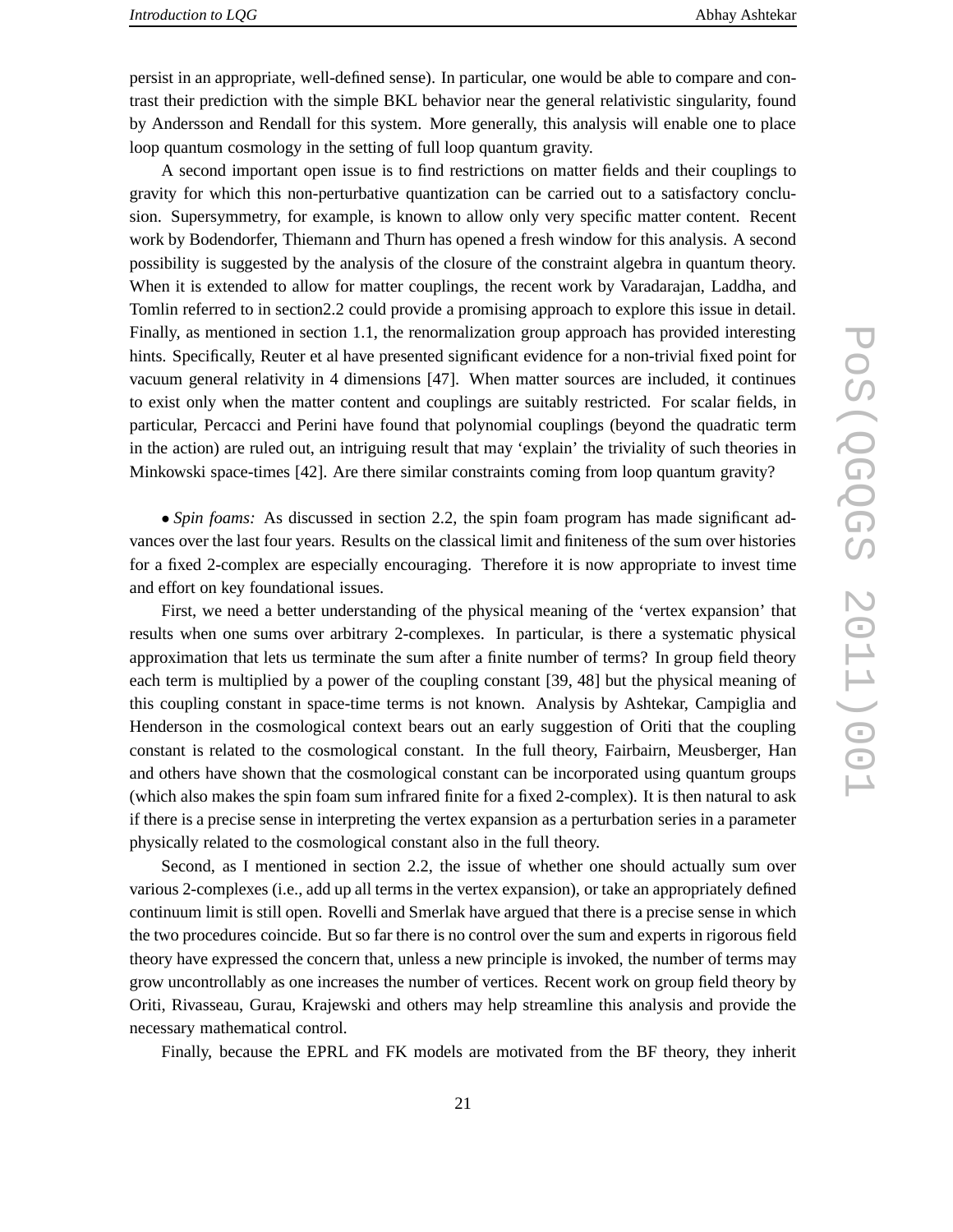certain ('Plebanski') sectors which classically do not correspond to general relativity. In addition, analysis of cosmological spin foams re-enforces an early idea due to Oriti that one should only sum over 'time oriented' quantum geometries. Some of these issues are now being analyzed in detail by Engle and others. But more work is needed on these basic conceptual issues.

• *Low energy physics:* In low energy physics one uses quantum field theory on given background space-times. Therefore one is naturally led to ask if this theory can be arrived at by starting from loop quantum gravity and making systematic approximations. Here, a number of interesting challenges appear to be within reach. Fock states have been isolated in the polymer framework [38] and elements of quantum field theory on quantum geometry have been introduced [45]. These developments lead to concrete questions. For example, in quantum field theory in flat space-times, the Hamiltonian and other operators are regularized through normal ordering. For quantum field theory on quantum geometry, on the other hand, the Hamiltonians are expected to be manifestly finite [45, 38]. Can one then show that, in a suitable approximation, normal ordered operators in the Minkowski continuum arise naturally from these finite operators? Can one 'explain' why the so-called Hadamard states of quantum field theory in curved space-times are special? These considerations could also provide valuable hints for the construction of viable semi-classical states of quantum geometry.

Since quantum field theory in FLRW space-times plays such an important role in the physics of the early universe, it is especially important to know if can be systematically derived from loop quantum gravity. A number of obstacles immediately come to mind. In the standard treatment of quantum fields on cosmological space-times, one typically works with conformal or proper time, makes a heavy use of the causal structure made available by the fixed background space-time, and discusses dynamics as an unitary evolution in the chosen time variable. In quantum geometry state of loop quantum cosmology, none of these structures are available. Even in the 'deparameterized picture' it is a *scalar field* that plays the role of internal time; proper and conformal times are at best operators. Even when the quantum state is sharply peaked on an effective solution, we have only a probability distribution for various space-time geometries; we do not have a single, welldefined, classical causal structure. Finally, in loop quantum gravity, dynamics is teased out of the constraint while in quantum field theory in curved space-times it is dictated by a Hamiltonian. These obstacles seem formidable at first, Ashtekar, Kaminski and Lewandowski have shown that they can be overcome if one works with spatially compact topology and focuses just on a finite number of modes of the test field. The first assumption frees one from infra-red issues which can be faced later while the second restriction was motivated by the fact that, in the inflationary scenario, only a finite number of modes of perturbations are relevant to observations. It is important to remove these restrictions and use the resulting framework to analyze the questions on the quantum gravity origin of Hadamard states and of the adiabatic regularization procedure routinely used in cosmology.

#### **2.3.2 Applications**

• *The very early universe:* Because the initial motivations for inflation are not as strong as they are often portrayed to be, several prominent relativists were put off by the idea. As a consequence, recent developments in the inflationary paradigm have not drawn due attention in general relativity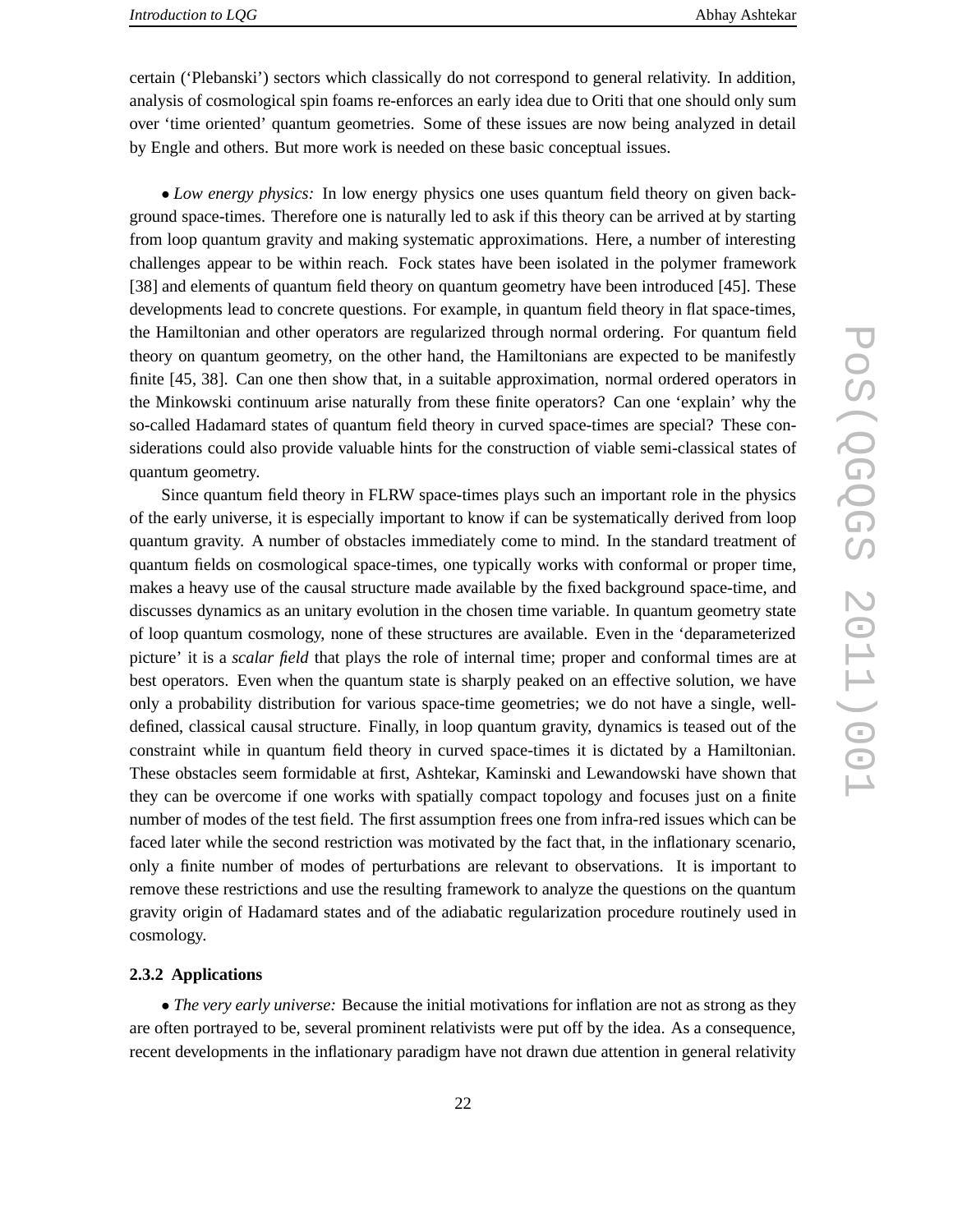circles. In my view, there is a compelling case to take the paradigm seriously: it predicted the main features of inhomogeneities in the cosmic microwave background (CMB) which were subsequently observed and which serve as seeds for structure formation.

Let me first explain this point in some detail. Note first that one analyzes CMB inhomogeneities in terms of their Fourier modes and observationally relevant wave numbers are in a finite range, say ∆*k*. Using this fact, we can write down the four assumptions on which the inflationary scenario is based:

1) Some time in its very early history, the universe underwent a phase of accelerated expansion during which the Hubble parameter H was nearly constant.

2) During this phase the universe is well-described by a FLRW background space-time together with linear perturbations.

3) A few e-foldings before the longest wave length mode in the family ∆*k* under consideration exited the Hubble radius, these Fourier modes of quantum fields describing perturbations were in the Bunch-Davis vacuum.

4) Soon after a mode exited the Hubble radius, its quantum fluctuation can be regarded as a classical perturbation and evolved via linearized Einstein's equations.

Then QFT on FLRW space-times and classical general relativity imply the existence of tiny inhomogeneities in CMB which have been seen by the 7 year WMAP data. Numerical simulations show that these seeds grow to yield the large scale structure that is observed today. Although the assumptions are by no means compelling, the overall economy of thought it is nonetheless impressive. In particular, in this paradigm, the origin of the large scale structure of the universe lies just in vacuum fluctuations! Therefore, it is of considerable interest to attempt to provide a quantum gravity completion of this paradigm.

The issues that are left open by this standard paradigm are of two types: Particle Physics issues and Quantum Gravity issues. Let me focus on the second for now:

1) Initial singularity: The paradigm assumes classical general relativity and theorems due to Borde, Guth and Vilenkin then imply that space-time had an initial big bang singularity. For reasons discussed in section 1, this is an artifact of using general relativity in domains where it is not applicable. Therefore, one needs a viable treatment of the Planck regime and the corresponding extension of the inflationary paradigm.

2) Probability of inflation: In loop quantum cosmology, the big bang is replaced by a quantum bounce. So it is natural to introduce initial conditions there. Will a generic homogeneous, isotropic initial state for the background, when evolved, encounter a phase of slow roll inflation compatible with the seven year WMAP data?

3) Trans-Planckian issues: In classical general relativity, if we evolve the Fourier modes of interest back in time, they become trans-Planckian. We need a quantum field theory on *quantum cosmological space-times* to adequately handle them.

4) Observations: The question then is whether the initial quantum state at the bounce, when evolved forward in time agrees sufficiently with the Bunch Davis vacuum at the onset of inflation so as not to contradict the observations. More importantly, are there small deviations which could be observed in future missions?

Recent work by Ashtekar, Sloan, Agullo, Nelson; Barreau, Cailleteau, Grain and Mielczarek; and Fernandez-Mendez, Mena-Marugan,Olmedo and Vehlino, has made notable advances in fac-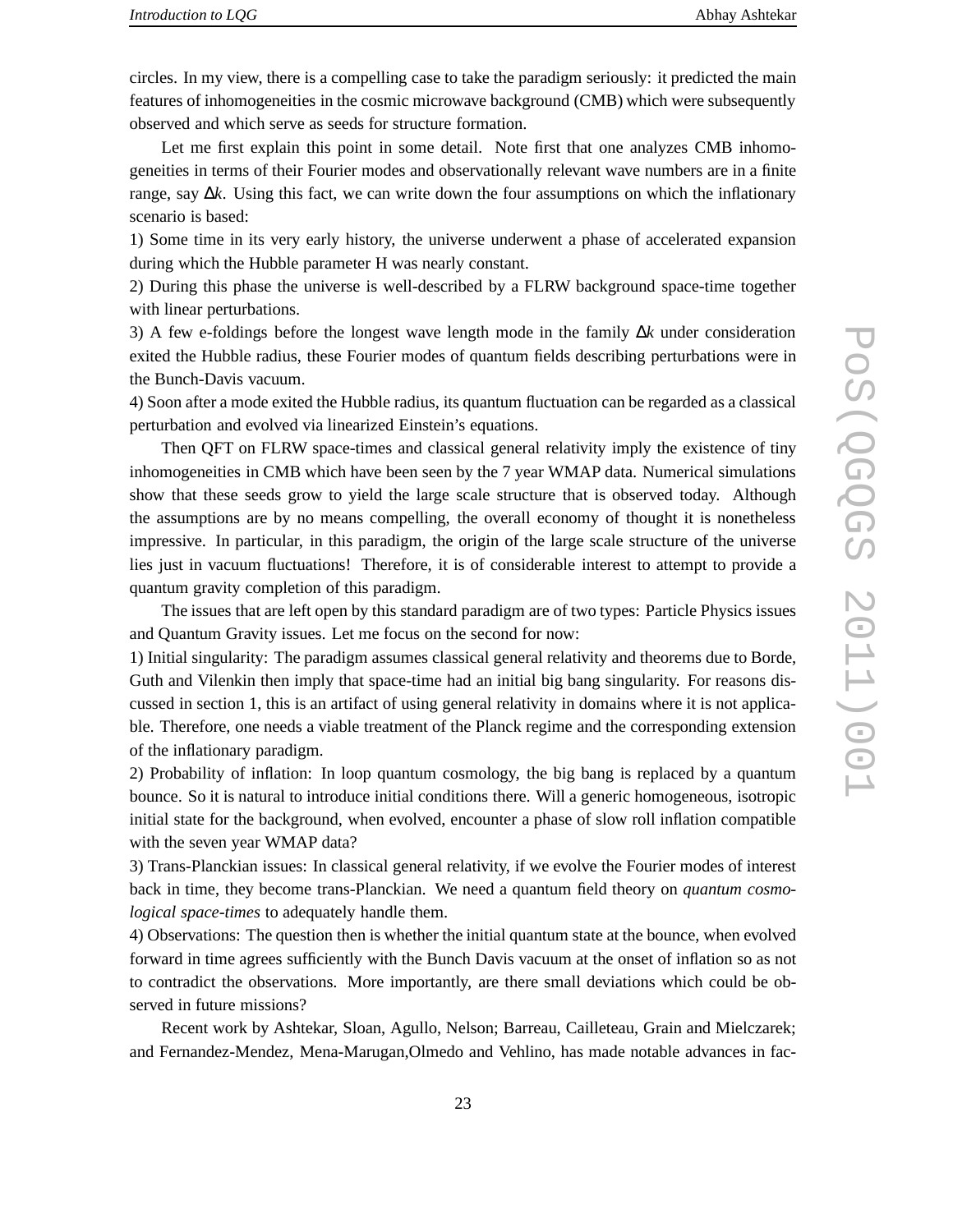PoS(QGQGS 2011)001

POS (DGQGS 2011)001

ing these questions [54] but there are ample opportunities for other research that will provide both a viable quantum gravity completion of the inflationary paradigm and potentially observable predictions.

Finally, even if loop quantum gravity does offer a viable quantum gravity completion of the inflationary paradigm, open issues related to particle physics will still remain. In particular: What is the physical origin of the inflaton field? Of the potential one must use to get a sufficiently long slow roll? Is there only one inflaton or many? If many, what are their interaction? What are the couplings that produce the known particles as the inflaton oscillates around the minimum of the potential at the end of inflation (the so-called 'reheating')? Therefore, it would be healthy to look also for alternatives to inflation. Indeed, in the alternatives that have been advocated by Barndenberger and others involve bouncing models and therefore have similarities with the general loop quantum cosmology paradigm. Because the expansion of the universe from the bounce to the surface of last scattering in the post-bounce branch is *much* smaller than that in the inflationary scenario, at the bounce, modes of direct interest to the CMB observations now have physical frequencies *much* below the Planck scale. Therefore, the trans-Planckian issue is avoided and quantum field theory in curved space-times should be viable for these modes. This fact, coupled with the absence of singularity, enables one to calculate a transfer matrix relating modes in the pre-bounce epoch to those in the post-bounce epoch. Under suitable assumptions, Brandenberger and others have shown that this relation gives rise to a nearly scale invariant spectrum of scalar and tensor modes in the post-bounce phase. But the underlying premise in these calculations is that perturbations originate in the distant past of the contracting branch where the geometry is nearly flat and quantum fields representing perturbations are taken to be in their vacuum state. This idea that the entire evolution from the distant past in the contracting phase to the bounce is well described by a homogeneous model with small perturbations is not at all realistic. But since the general paradigm has several attractive features, it would be of considerable interest to investigate whether loop quantum cosmology bounces allow similar alternatives to inflation without having to assume that non-linearities can be neglected throughout the pre-bounce phase.

• *Black hole evaporation: The issue of the final state:* Black hole thermodynamics was initially developed in the context of stationary black holes. Indeed, until relatively recently, there were very few analytical results on dynamical black holes in classical general relativity. This changed with the advent of dynamical horizons which provide the necessary analytical tools to extract physics from numerical simulations of black hole formation and evaporation. It also led to some new insights on the fundamental side. in particular, it was also shown that the first law can be extended to these time-dependent situations and the leading term in the expression of the entropy is again given by  $a_{\text{hor}}/4\ell_{\text{Pl}}^2$  [41]. Hawking radiation will cause the horizon of a large black hole to shrink *very* slowly, whence it is reasonable to expect that the description of the quantum horizon geometry can be extended from isolated to dynamical horizons in this phase of the evaporation. The natural question then is: Can one describe in detail the black hole evaporation process and shed light on the issue of information loss?

The space-time diagram of the evaporating black hole, conjectured by Hawking, is shown in the left-hand drawing in Fig. 1. It is based on two ingredients: i) Hawking's original calculation of black hole radiance, in the framework of quantum field theory on a *fixed* background space-time;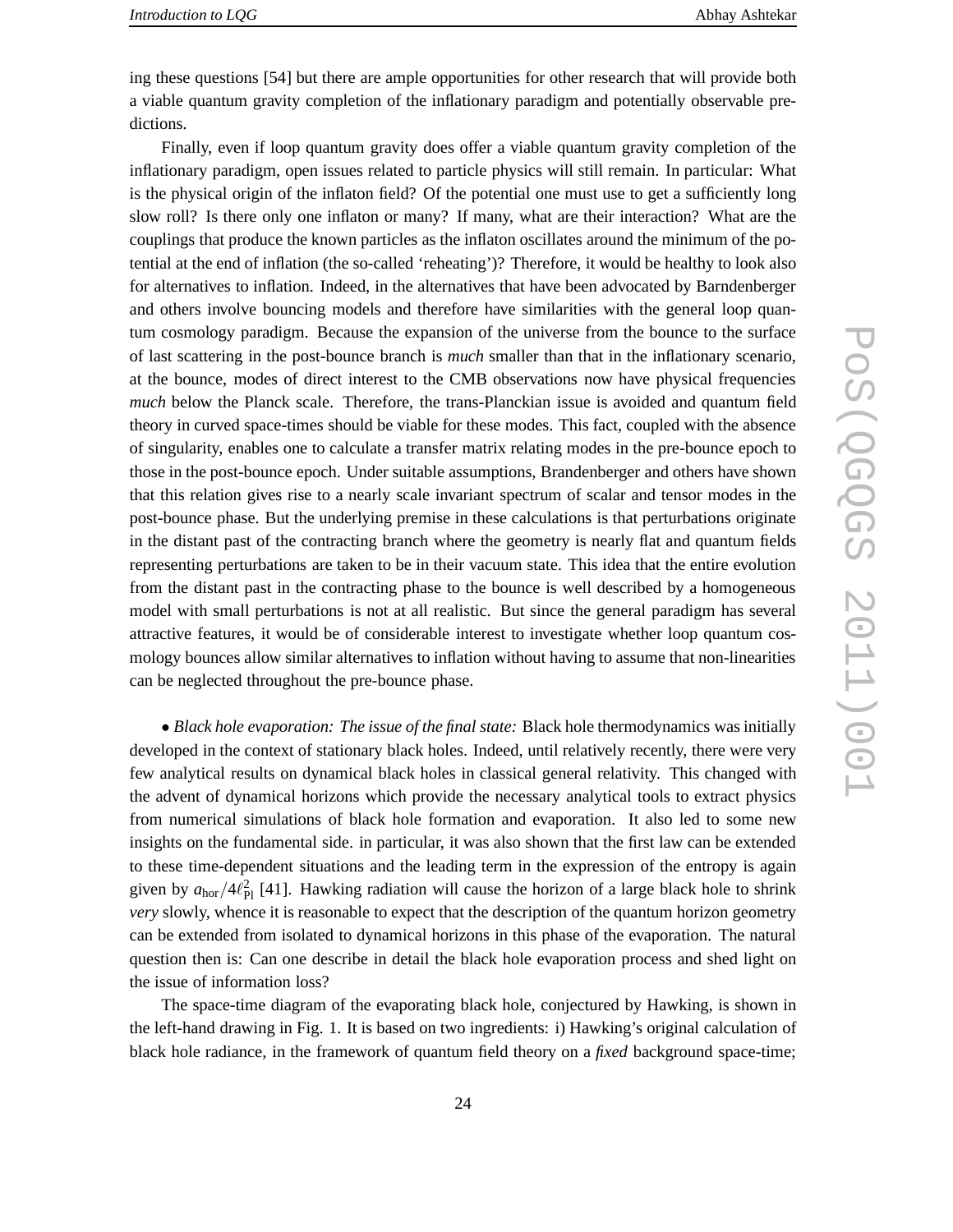

**Figure 1:** Conjectured space-time diagrams of evaporating black holes in full quantum theory. (a) Left figure: Standard paradigm, originally proposed by Hawking. Information is lost because part of the incoming state on  $\mathscr{I}^-$  falls into the part of the future singularity that is assumed to persist in the full quantum gravity theory. (b) Right figure: New paradigm motivated by the singularity resolution in LQC. What forms and evaporates is a dynamical horizon *H*. Quantum space-time is larger and the incoming information on the full  $\mathcal{I}^-$  is adequately recovered on the  $\mathcal{I}^-$  of this larger space-time.

and ii) heuristics of back-reaction effects which suggest that the radius of the event horizon must shrink to zero. It is generally argued that the semi-classical process depicted in this figure should be reliable until the very late stages of evaporation when the black hole has shrunk to Planck size and quantum gravity effects become important. Since it takes a very long time for a large black hole to shrink to this size, one then argues that the quantum gravity effects during the last stages of evaporation will not be sufficient to restore the correlations that have been lost due to thermal radiation over such a long period. Thus there is loss of information. Intuitively, the lost information is 'absorbed' by the 'left-over piece' of the final singularity which serves as a new boundary to space-time.

However, loop quantum gravity considerations suggest that this argument is incorrect in two respects. First, the semi-classical picture breaks down not just at the end point of evaporation but in fact *all along what is depicted as the final singularity*. Using ideas from quantum cosmology, the interior of the Schwarzschild horizon was analyzed in the context of loop quantum gravity by Ashtekar, Bojowald, Modesto, Vandersloot and others. This analysis is not as complete or refined as that in the cosmological context. But the qualitative conclusion that the singularity is resolved due to quantum geometry effects is likely to be robust. If so, the space-time does *not* have a singularity as its final boundary. The second limitation of this semi-classical picture is its depiction of the event horizon. The notion of an event horizon is teleological and refers to the *global* structure of space-time. Resolution of the singularity introduces a domain in which there is no classical space-time, whence the notion ceases to be meaningful; it is simply 'transcended'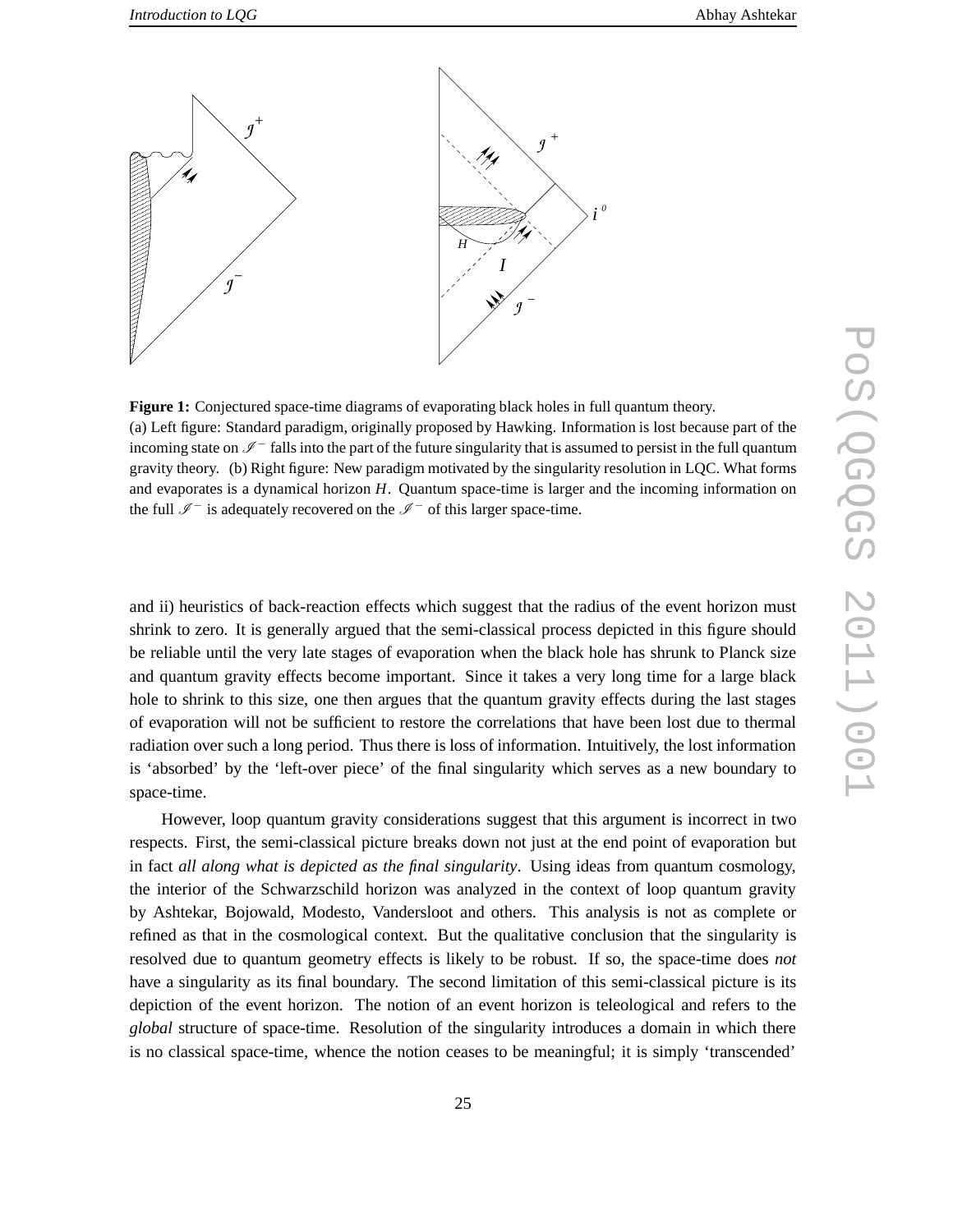in quantum theory. Using these considerations Ashtekar and Bojowald introduced a new paradigm for black hole evaporation in loop quantum gravity, depicted in the right hand drawing of Fig. 1: Now, it is the dynamical horizon that evaporates with emission of quantum radiation, and the initial pure state evolves to a final pure state on the future null infinity of the extended space-time. Thus, there is no information loss. In this paradigm, the semi-classical considerations would not simply dismissed; they would be valid in certain space-time regions and under certain approximations. But for fundamental conceptual issues, they would not be inadequate.

However, this is still only a paradigm and the main challenge is to develop it into a detailed theory. Just as Wheeler's 'It from Bit' ideas were transformed into a detailed theory of quantum horizon geometry, it should be possible to construct a detailed theory of black hole evaporation based on this paradigm. More recently, this paradigm was put on a firm footing by Ashtekar, Taveras and Varadarajan in the case of 2-dimensional black holes first introduced by Callen, Giddings, Harvey and Strominger. The model is interesting especially because its action and equations of motion closely mimic those governing 4-dimensional, spherically symmetric black holes formed by the gravitational collapse of a scalar field. Ashtekar, Pretorius and Ramazanoglu have used a combination of analytical and numerical methods to analyze the mean field approximation in complete detail. It explicitly shows that some of the common assumptions regarding effects of including back reaction, discussed in the last paragraph, are incorrect. This analysis further reinforces the paradigm of the figure on the right. It is therefore of considerable interest to extend all this analysis to four dimensions in the loop quantum gravity setting. The very considerable work on spherically symmetric midi-superspaces by Gambini, Pullin, Bojowald and others will serve as a point of departure for this analysis.

• *Contact with low energy physics:* Spin foam models provide a convenient arena to discuss issues such as the graviton propagator, *n* point functions and scattering, that lie at the heart of perturbative treatments. At first, it seems impossible to have non-trivial *n*-point functions in a diffeomorphism invariant theory. Indeed, how could one say that the 2-point function falls off as  $1/r^n$  when the distance *r* between the two points has no diffeomorphism invariant meaning? Thanks to a careful conceptual set-up by Oeckl, Colosi, Rovelli and others, this issue has been satisfactorily resolved. To speak of *n*-point functions, one needs to introduce a boundary state (in which the expectation values are taken) and the notion of distance *r* descends from the boundary state. Interestingly, a detailed calculation of the 2-point function brought out some limitations of the Barrett-Crane model and provided new impetus for the EPRL and FK models. As Perini's talks at this school showed, these calculations by Bianchi, Ding, Magliaro and Perini strongly indicate that, to the leading order, a graviton propagator with the correct functional form and tensorial structure will arise from these models.

However, these calculations can be improved in a number of respects and their full implications have yet to be properly digested. In particular, one needs a better handle on contributions from 2-complexes with large numbers of vertices and the physics of the sub-leading terms. These terms seem to be sensitive to the choice of the boundary state and there isn't a canonical one representing Minkowski space. Therefore, comparison with the standard perturbation theory in Minkowski space is difficult. This is a fertile and important area for further research. Indeed the key challenge in this area is to 'explain' why perturbative quantum general relativity fails if the theory exists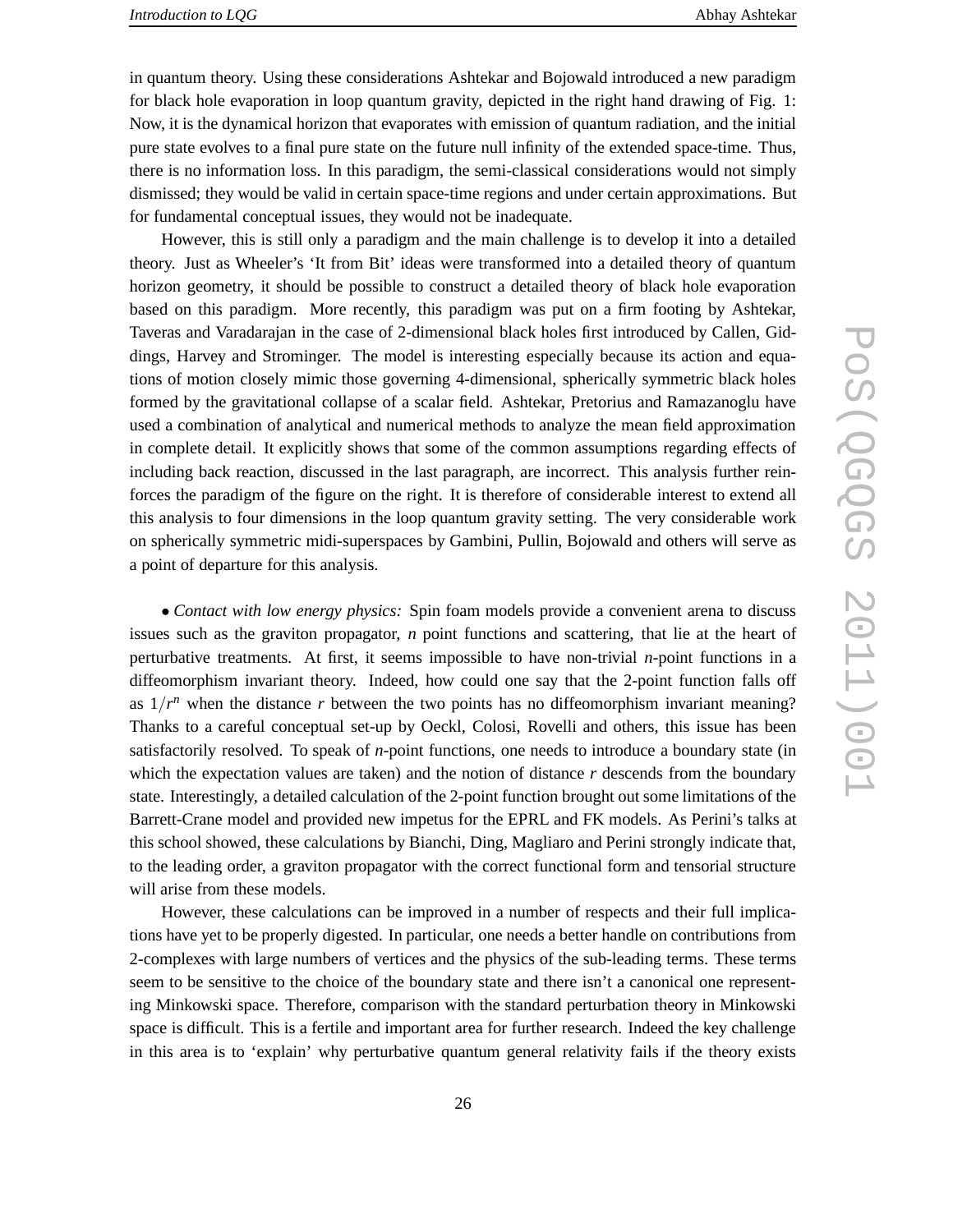non-perturbatively. As mentioned in section 1, heuristically the failure can be traced back to the insistence that the continuum space-time geometry is a good approximation even below the Planck scale. But a more detailed answer is needed. For example, is it because, as developments in the asymptotically safe scenarios indicate [47, 52], the renormalization group has a *non-Gaussian* fixed point?

• *Unification*. Finally, there is the issue of unification. At a kinematical level, there is already an unification because the quantum configuration space of general relativity is the same as in gauge theories which govern the strong and electro-weak interactions. But the non-trivial issue is that of dynamics. To conclude, let us consider a speculation. One possibility is to use the 'emergent phenomena' scenario where new degrees of freedom or particles, which were not present in the initial Lagrangian, emerge when one considers excitations of a non-trivial vacuum. For example, one can begin with solids and arrive at phonons; start with superfluids and find rotons; consider superconductors and discover cooper pairs. In loop quantum gravity, the micro-state representing Minkowski space-time will have a highly non-trivial Planck-scale structure. The basic entities will be 1-dimensional and polymer-like. One can argue that, even in absence of a detailed theory, the fluctuations of these 1-dimensional entities should correspond not only to gravitons but also to other particles, including a spin-1 particle, a scalar and an anti-symmetric tensor. These 'emergent states' are likely to play an important role in Minkowskian physics derived from loop quantum gravity. A detailed study of these excitations may well lead to interesting dynamics that includes not only gravity but also a select family of non-gravitational fields. It may also serve as a bridge between loop quantum gravity and string theory. For, string theory has two a priori elements: unexcited strings which carry no quantum numbers and a background space-time. Loop quantum gravity suggests that both could arise from the quantum state of geometry, peaked at Minkowski (or, de Sitter) space. The polymer-like quantum threads which must be woven to create the classical ground state geometries could be interpreted as unexcited strings. Excitations of these strings, in turn, may provide interesting matter couplings for loop quantum gravity.

#### **2.3.3 Some Final Remarks**

From examples discussed in this section it is clear that loop quantum gravity has witnessed significant advances over the last decade, both in its foundations and applications. It is therefore important for the community to make sustained progress on directions that have already been opened up. Of course one constantly needs an influx of new ideas. But it would be a mistake if a significant fraction of the community focuses on constructing new models every few months, making a first stab and then passing on to the next model. The cumulative results in the main stream development of loop quantum gravity now carry sufficient weight for us to take the basic ideas seriously and continue to develop them by attacking the hard conceptual and technical open issues. Examples of such issues are: Finding principles and strategies to significantly narrow the ambiguities in the definition of the Hamiltonian constraint; extending further explorations of the role of supersymmetry initiated by the Erlangen group; sharpening the set of quantum geometries to sum over, and addressing the problem of convergence in spin foam models; analyzing the renormalization group flows in group field theory; understanding the dependence of the n-point functions on the choice of the boundary state; developing approximation methods to calculate S-matrix from spin foams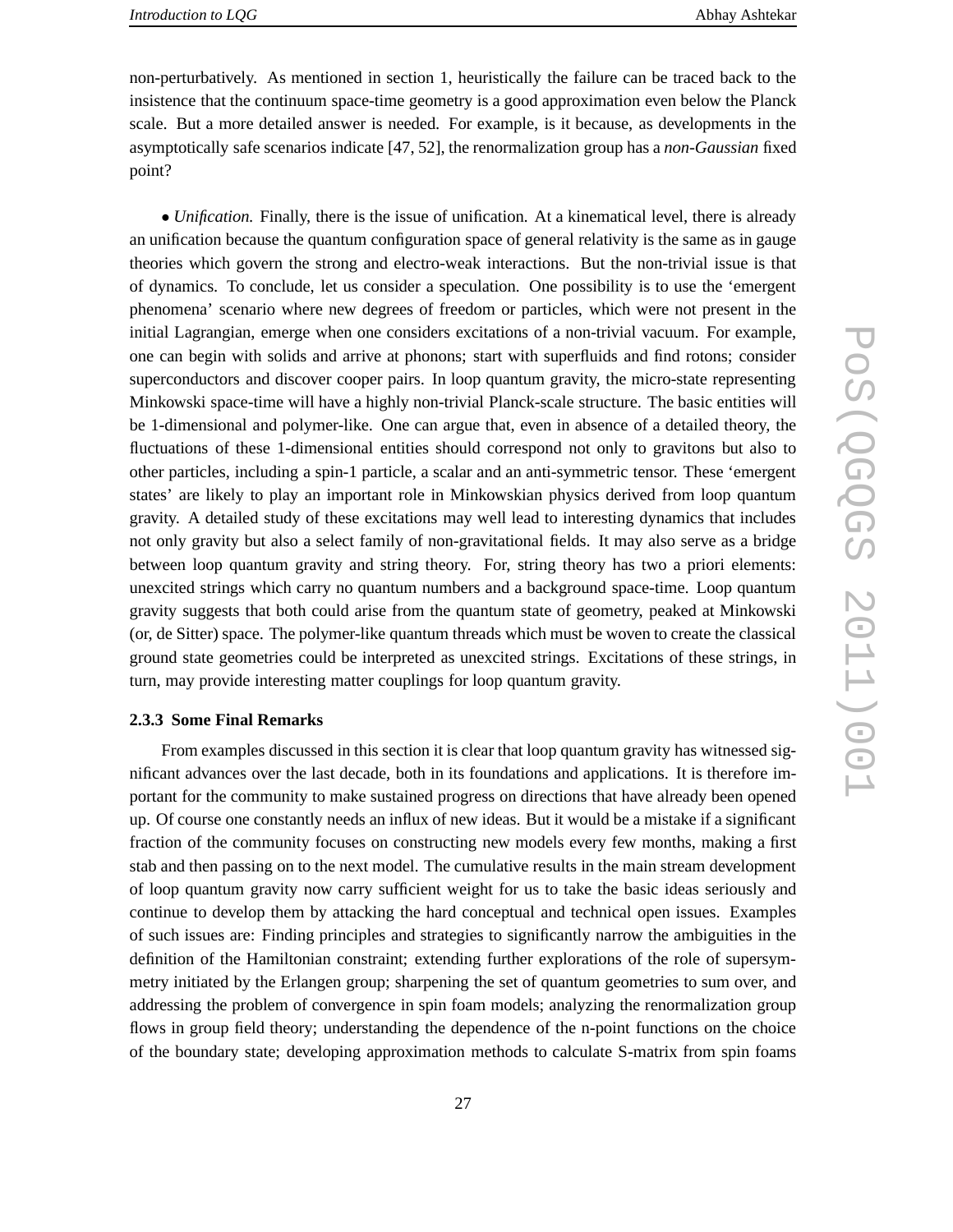and pin-pointing why the standard perturbative treatments fail; fully incorporating matter fields in spin foams, particularly scalar fields; constructing effective field theories to adequately describe low energy physics; finding the detailed relation between loop quantum gravity and loop quantum cosmology; constructing a detailed completion of the inflationary paradigm in the Planck regime; exploring its observable consequences in the very early universe; ... The list is long enough to keep young researchers busy and happy for quite a while! Furthermore, in this work, it is important to keep focus on physical issues and try to solve problems of *direct physical interest*. Developing formalism is important because it streamlines the ideas and procedures. But it is not an end in itself. Indeed, it is of little use unless it leads to answers to the long standing physical questions.

Finally, there is a complementary direction. Because the mathematics underlying loop quantum gravity is rigorous, the subject is now begun to make inroads into other areas of mathematical physics and mathematics itself. For example, there is now literature on spin networks, quantum topology and computing, spin foams and non commuting geometry, Holst action and asymptotic safety, loop quantum gravity and topos theory, spectral triples over the space of generalized connections etc. from researchers like Kauffmann, Marcolli, Reuter, Dahlen, Aastrup and Grimstrup from outside the traditional loop quantum gravity community. Conversely, some loop quantum gravity researchers such as Ma, Gambini, Pullin, Singh, Dittrich, Freidel and Fleischhack are applying techniques developed in the field to other areas such as the  $f(R)$  theories that rose to prominence in cosmology, generalized quantum mechanics, statistical mechanics, non-commutative geometry, gauge theories and geometry. Thus there is ample evidence that the subject is now sufficiently mature to have applications to other areas. In these explorations, it is important to focus on problems that other communities consider as important in their areas. In my view, this 'outward bound' spirit is the second pillar on which further development of the field will rest.

#### **Acknowledgements:**

My understanding of classical and quantum gravity has deepened through discussions with a large number of colleagues; many of whom were at the Zakopane School. Parts of this overview are updated versions of some of the material in author's article [46]. I would like to thank Miguel Campiglia, Kristina Giesel, Alok Laddha and especially Carlo Rovelli for their comments on the manuscript. This work was supported in part by the European Science Foundation through its network *Quantum Geometry and Quantum Gravity*, NSF grant PHY 0090091 and the Eberly research funds of The Pennsylvania State University.

# **References**

- [1] R. P. Feynman, Space-time approach to non-relativistic quantum mechanics, Rev. Mod. Phys. **20**, 367-387 (1948)
- [2] Arnowitt R, Deser S and Misner C W 1962 The dynamics of general relativity, in *Gravitation: An introduction to current research* ed Witten L (John Wiley, New York)
- [3] Wheeler J A 1962 *Geometrodynamics*, (Academic Press, New York)
- [4] Wheeler J A 1964 Geometrodynamics and the issue of the final state *Relativity, Groupos and Topology* eds DeWitt C M and DeWitt B S (Gordon and Breach, New York)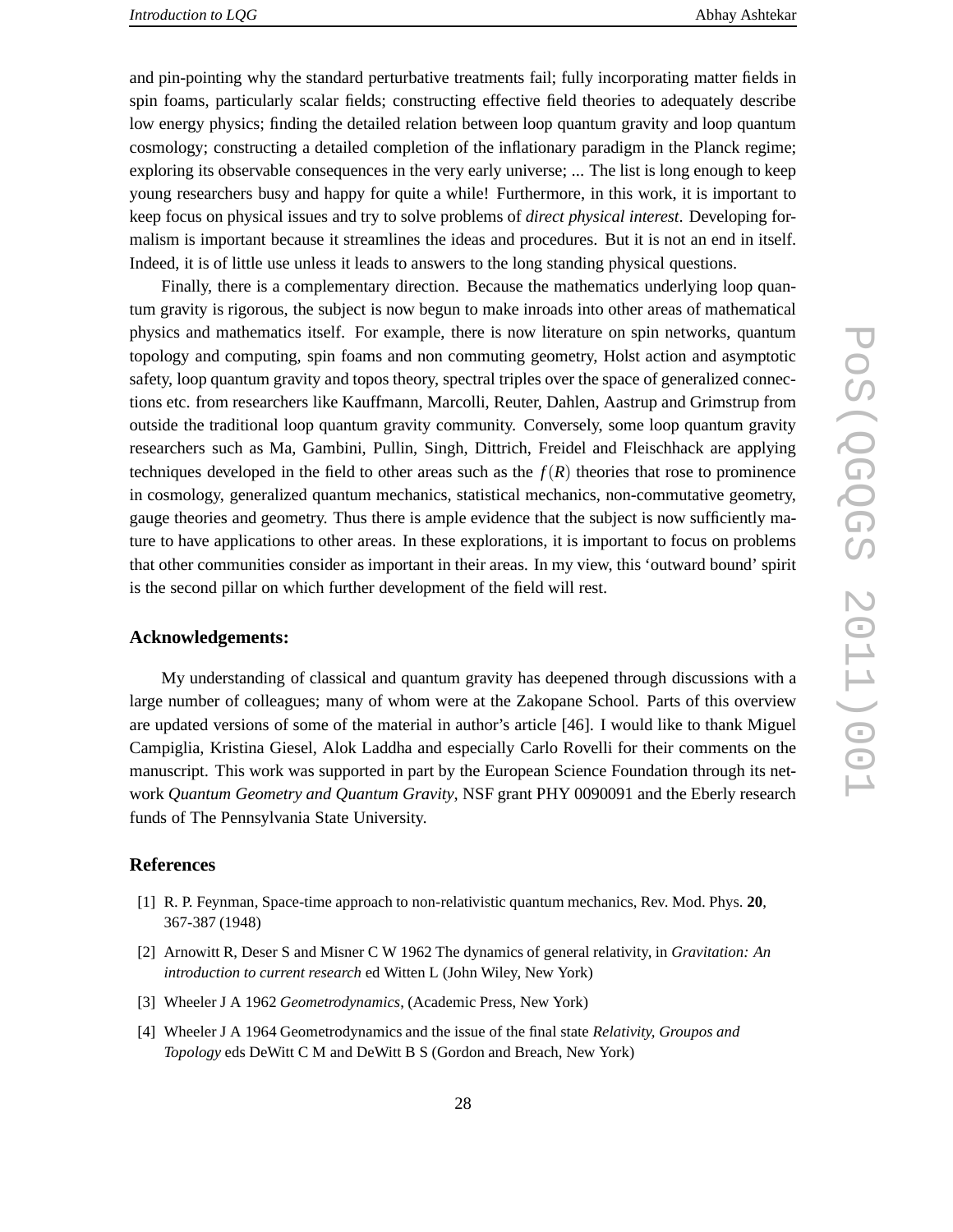- [5] Komar A 1970 Quantization program for general relativity, in *Relativity* Carmeli M, Fickler S. I. and Witten L (eds) (Plenum, New York)
- [6] Ashtekar A and Geroch R 1974 Quantum theory of gravitation, *Rep. Prog. Phys.* **37** 1211-1256
- [7] Weinberg S 1972 *Gravitation and Cosmology* (John Wiley, New York)
- [8] DeWitt B S 1972 Covariant quantum geometrodynamics, in *Magic Without Magic: John Archibald Wheeler* ed Klauder J R (W. H. Freeman, San Fransisco)
- [9] Isham C. J. 1975 An introduction to quantum gravity, in *Quantum Gravity, An Oxford Symposium* Isham C J, Penrose R and Sciama D W (Clarendon Press, Oxford)
- [10] Duff M 1975 Covariant qauantization in *Quantum Gravity, An Oxford Symposium* Isham C J, Penrose R and Sciama D W (Clarendon Press, Oxford)
- [11] Penrose R 1975 Twistor theory, its aims and achievements *Quantum Gravity, An Oxford Symposium* Isham C J, Penrose R and Sciama D W (Clarendon Press, Oxford)
- [12] Israel W and Hawking S W eds 1980 *General Relativity, An Einstein Centenary Survey* (Cambridge UP, Cambridge)
- [13] Bergmann P G and Komar A 1980 The phase space formulation of general relativity and approaches toward its canonical quantization *General Relativity and Gravitation vol 1, On Hundred Years after the Birth of Albert Einstein*, Held A ed (Plenum, New York)
- [14] Wolf H (ed) 1980 *Some Strangeness in Proportion* (Addison Wesley, Reading)
- [15] Hawking S W 1980 *Is End In Sight for Theoretical Physics?: An Inaugural Address* (Cambridge UP, Cambridge)
- [16] Kuchaˇr K 1981 Canonical methods of quantization, in *Quantum Gravity 2, A Second Oxford Symposium* Isham C J, Penrose R and Sciama D W (Clarendon Press, Oxford)
- [17] Isham C J 1981 Quantum gravity–An overview, in *Quantum Gravity 2, A Second Oxford Symposium* Isham C J, Penrose R and Sciama D W (Clarendon Press, Oxford)
- [18] Ko M, Ludvigsen M, Newman E T and Tod P 1981 The theory of  $\mathcal{H}$  space *Phys. Rep.* **71** 51–139
- [19] Ashtekar A 1984 *Asymptotic quantization* (Bibliopolis, Naples); also available at http://cgpg.gravity.psu.edu/research/asymquant-book.pdf
- [20] Greene M B, Schwarz J H and Witten E 1987 *Superstring theory, volumes 1 and 2* (Cambridge UP, Cambridge)
- [21] R. Penrose and W. Rindler, *Spinors and space-times, Vol 2,* (cambridge University Press, Cambridge 1988)
- [22] Ashtekar A 1991 *Lectures on non-perturbative canonical gravity,* Notes prepared in collaboration with R. S. Tate (World Scientific, Singapore)
- [23] Ashtekar A Mathematical problems of non-perturbative quantum general relativity in *Gravitation and Quantizations: Proceedings of the 1992 Les Houches summer school* eds Julia B and Zinn-Justin J (Elsevier, Amsterdam); also available as gr-qc/9302024
- [24] Williams R W and Tucker P M 1992 Regge calculus: a brief review and bibliography, Class. Quant. Grav. **9** 1409-1422
- [25] Connes A 1994 *Non-commutative geometry,* (Academic Press, New York)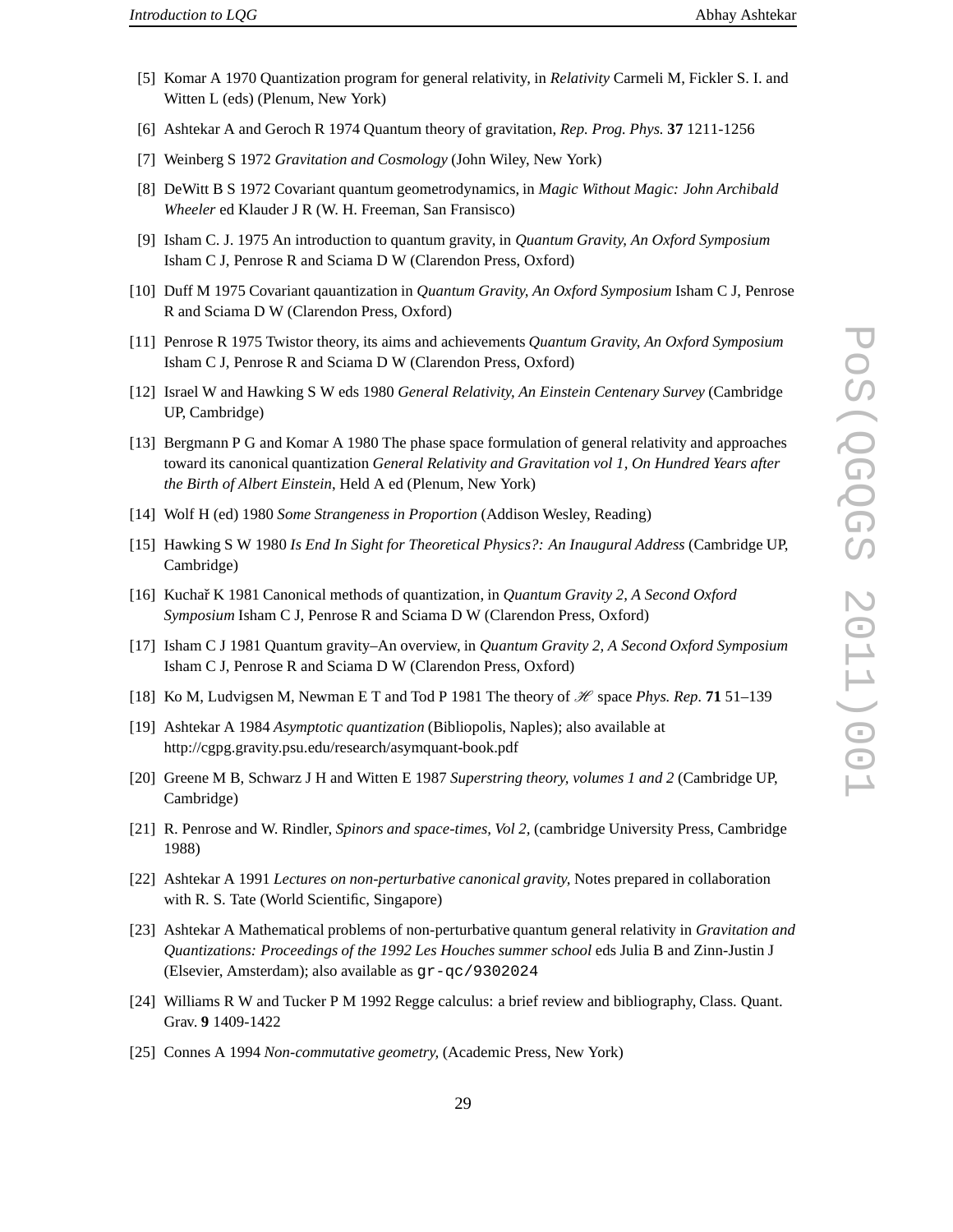- [26] Baez J and Muniain J P 1994 *Gauge fields, knots and gravity* (World Scientific, Singapore)
- [27] Wald R M 1994 *Quantum field theory in curved space-time and black hole thermodynamics* (Chicago UP, Chicago)
- [28] Gambini R and Pullin J 1996 *Loops, knots, gauge theories and quantum gravity* (Cambridge UP, Cambridge)
- [29] Carlip S 1998 *Quantum gravity in 2+1 dimensions* (Cambrige UP, Cambridge)
- [30] Loll R 1998 Discrete approaches to quantum gravity in four dimensions *Living Rev. Rel.* **1** 13
- [31] Polchinski, J 1998 *String Theory, volumes 1 and 2,* (Cambridge UP, Cambridge)
- [32] Baez J C 1999 An introduction to spin foam models of quantum gravity and BF theory, Lect. Notes Phys. 543 (2000) 25-94, arXiv:gr-qc/9905087
- [33] Ashtekar A 2000 Quantum mechanics of geometry, in *The Universe: Visions and Perspectives*, eds Dadhich N and Kembhavi A (Kluwer Academic, Dordretch); gr-qc/9901023
- [34] Wald R M 2001 Black hole thermodynamics, *Living Rev. Rel.* 6
- [35] Perez A 2003 Spin foam models for quantum gravity *Class. Quant. Grav.* **20** R43–R104
- [36] Klauder J 2003 Affine quantum gravity *Int. J. Mod. Phys.* **D12** 1769-1774
- [37] Sorkin R 2003 Causal sets: discrete gravity, gr-qc/0309009
- [38] Ashtekar A and Lewandowski L 2004 Background independent quantum gravity: A status report, *Class. Quant. Grav.* **21** R53-R152
- [39] Rovelli C 2004 *Quantum Gravity* (Cambridge University Press, Cambridge)
- [40] Ambjorn J, Jurkiewicz J and Loll R 2004 Emergence of a 4D world from causal quantum gravity,
- [41] Ashtekar A and Krishnan B 2004 Isolated and Dynamical horizons and their properties, Living Rev. Rel.7:10
- [42] Perini D 2004 *The asymptotic safety scenario forgravity and matter* Ph.D. Dissertation, SISSA
- [43] Penrose R 2005 The twistor approach to space-time structure, in: 100 Years of Relativity, ed Ashtekar A (World Scientific, Singapore)
- [44] Dowker F 2005 Causal sets and the deep structure of space-time, in: 100 Years of Relativity, ed Ashtekar A (World Scientific, Singapore)
- [45] Thiemann T 2005 *Introduction to modern canonical quantum general relativity* (Cambridge University Press, Cambridge) Phys.Rev.Lett. 93, 131301
- [46] Ashtekar 2005 A gravity and the Quantum, New J Phys, 198-232
- [47] Niedermaier M and Reuter M 2006 The asymptotic safety scenario in quantum gravity, Liv. Rev. 9
- [48] D. Oriti, The group field theory approach to quantum gravity,  $arXiv:gr-qc/0607032$
- [49] Horowitz G T and Polchinski J 2009 Gauge theory/grvity duality, in *Approaches to Quantum Gravity*, ed oriti D (Cambridge UP, Cambridge); also available at arXiv:gr-qc/0602037v3
- [50] Gambini R and Pullin J 2005 Consistent discretizations as a road to quantum gravity, in *Approaches to Quantum Gravity*, ed oriti D (Cambridge UP, Cambridge); also available at arXiv:gr-qc/0512065